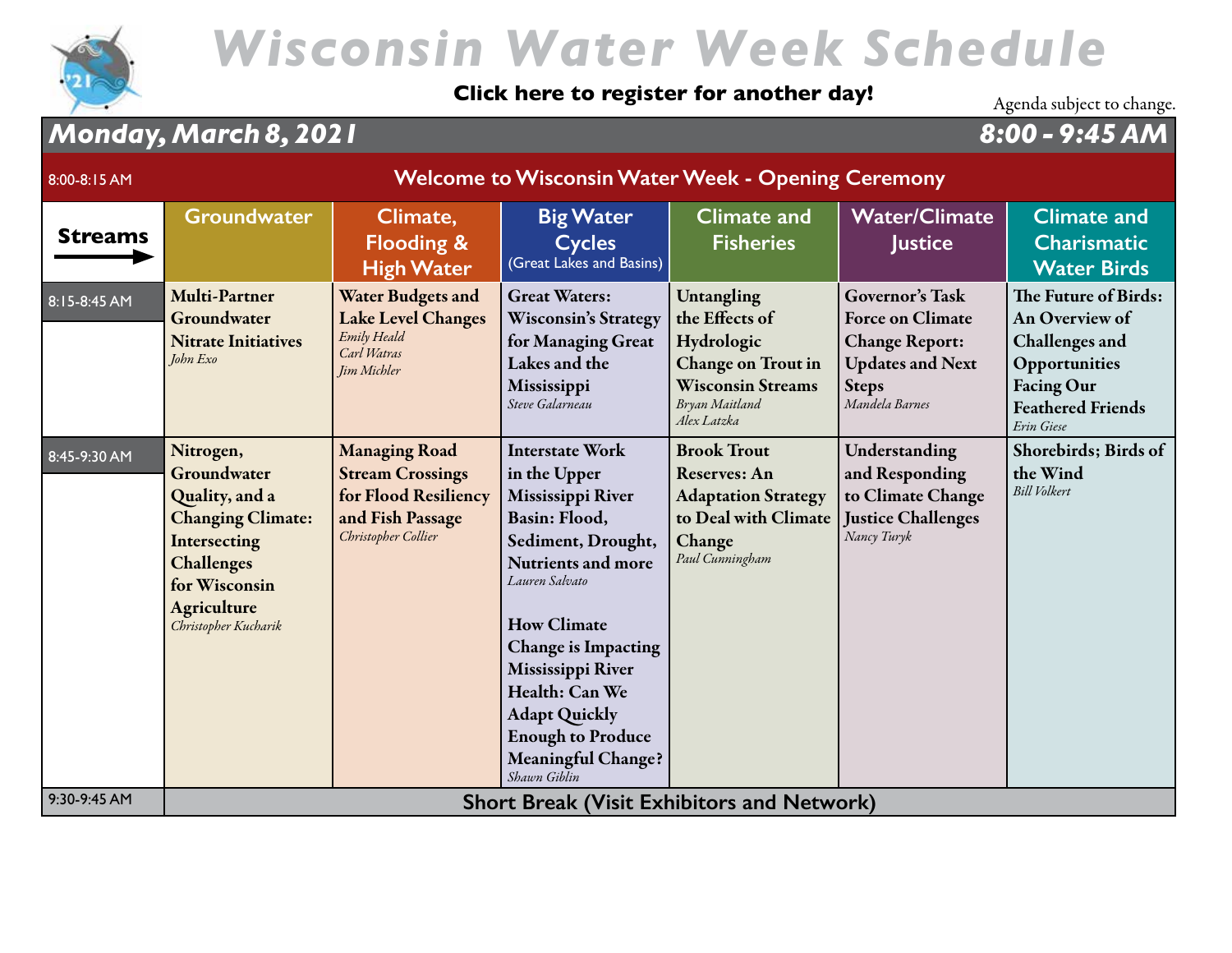

#### **[Click here to register for another day!](https://wisconsinwaterweek.swoogo.com/wisconsinwaterweek)**

|                | Monday, March 8, 2021                                                                                                                                                                           |                                                                                                                                                                                                                   |                                                                                                                                                                                                                                                                                   |                                                                                               |                                                                                                                     | 9:45 AM - 1:30 PM                                                                                                            |                                                                                                              |
|----------------|-------------------------------------------------------------------------------------------------------------------------------------------------------------------------------------------------|-------------------------------------------------------------------------------------------------------------------------------------------------------------------------------------------------------------------|-----------------------------------------------------------------------------------------------------------------------------------------------------------------------------------------------------------------------------------------------------------------------------------|-----------------------------------------------------------------------------------------------|---------------------------------------------------------------------------------------------------------------------|------------------------------------------------------------------------------------------------------------------------------|--------------------------------------------------------------------------------------------------------------|
| <b>Streams</b> | <b>Groundwater</b>                                                                                                                                                                              | Climate,<br><b>Flooding &amp;</b><br><b>High Water</b>                                                                                                                                                            | <b>Big Water</b><br><b>Cycles</b><br>(Great Lakes and Basins)                                                                                                                                                                                                                     | <b>Climate and</b><br><b>Fisheries</b>                                                        | <b>Water/Climate</b><br>Justice                                                                                     | <b>Climate and</b><br><b>Charismatic</b><br><b>Water Birds</b>                                                               |                                                                                                              |
| 9:45-10:45 AM  | <b>PFAS Pollution:</b><br>What is it and why<br>do we care?<br>Paul Mathewson<br><b>Salty Streams,</b><br><b>Formerly Freshwater</b><br>Lakes and Over-<br>salting Solutions<br>Allison Madison | The Regional and<br><b>Statewide Impact</b><br>of Groundwater<br>Flooding<br><b>Aaron Pruitt</b><br>Dan Baumann<br>Adam Freihoefer                                                                                | <b>HABS</b> in Lake<br>Superior<br>Brenda Lafrancois<br>Todd Miller<br>Matt Hudson<br><b>Bob Sterner</b>                                                                                                                                                                          | Phenological<br>Whiplash and<br><b>Fisheries</b><br>Greg Sass<br>Zach Feiner                  | The Segregation of<br>Water<br>Neomy Lesieutre<br><b>Healthy Waters for</b><br>All<br>Brenda Coley<br>Kirsten Shead | Wisconsin's<br>Trumpeter<br><b>Swan</b><br>Recovery<br>Program<br>Sumner Matteson                                            | <b>Cranes</b> in<br>Wisconsin:<br>Past,<br>Present, and<br>Future<br>Hillary Thompson<br><b>Andy Gossens</b> |
| 10:45-11:00 AM |                                                                                                                                                                                                 |                                                                                                                                                                                                                   | <b>Short Break (Visit Exhibitors and Network)</b>                                                                                                                                                                                                                                 |                                                                                               |                                                                                                                     |                                                                                                                              |                                                                                                              |
| II:00 AM-Noon  |                                                                                                                                                                                                 |                                                                                                                                                                                                                   | Morning Plenary with Katharine Hayhoe ~ Talking Climate: Why Facts Are Not Enough                                                                                                                                                                                                 |                                                                                               |                                                                                                                     |                                                                                                                              |                                                                                                              |
| 12:00-12:45 PM | <b>POWTS-Protection</b><br>of Surface and<br><b>Groundwater Area</b><br>Mark Finger<br><b>Septic Systems 101</b><br><b>Scott Provost</b>                                                        | <b>Climate Adaptation</b><br><b>Case Study and</b><br><b>Restoration at Spur</b><br><b>Lake State Natural</b><br>Area<br>Carly Lapin<br><b>Flood Resilience</b><br>in the Coon Creek<br>Watershed<br>Jackson Parr | <b>Wisconsin Coastal</b><br>Management<br><b>Program Overview</b><br>Michael Friis<br>Living on the<br>Edge: Updating the<br>"Coastal Processes<br>Manual" to Promote<br><b>Resiliency on</b><br><b>Wisconsin's Great</b><br><b>Lakes Shorelines</b><br>Lydia Salus<br>Adam Arend | Protecting<br>Coldwater<br><b>Fish Habitat in</b><br><b>Minnesota Lakes</b><br>Peter Jacobson | <b>Setting Cycle 11</b><br>Groundwater<br>Standards - What is<br>the process?<br>Gavin Dehnert                      | Variation in<br>Water and<br>Changes<br>in Climate<br>and How it's<br>Impacting<br>Wisconsin's<br>Waterfowl<br>Taylor Finger | White<br>Pelicans in<br>WI: Are<br>They Here<br>to Stay?<br>Sadie O'Dell                                     |
| 12:45-1:30 PM  |                                                                                                                                                                                                 |                                                                                                                                                                                                                   | <b>Lunch Break (Visit Exhibitors and Network)</b>                                                                                                                                                                                                                                 |                                                                                               |                                                                                                                     |                                                                                                                              |                                                                                                              |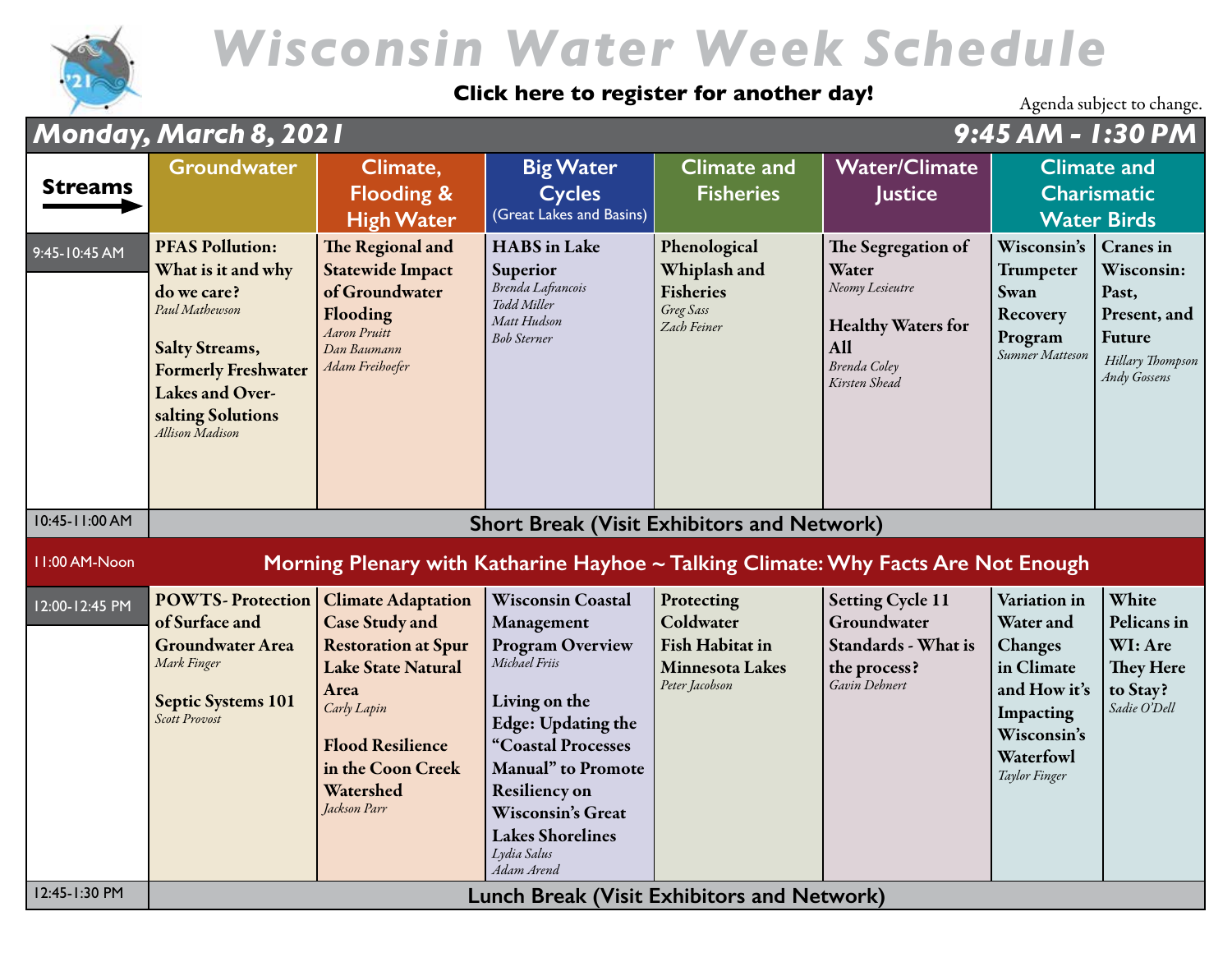

#### **[Click here to register for another day!](https://wisconsinwaterweek.swoogo.com/wisconsinwaterweek)**

Agenda subject to change.

|                                         | Monday, March 8, 2021                                                                                                           |                                                                                                        |                                                                                                                                                 |                                                                                                                       |                                                                                                                      |                                                 | 1:30-8:00 PM                                                                                                         |  |
|-----------------------------------------|---------------------------------------------------------------------------------------------------------------------------------|--------------------------------------------------------------------------------------------------------|-------------------------------------------------------------------------------------------------------------------------------------------------|-----------------------------------------------------------------------------------------------------------------------|----------------------------------------------------------------------------------------------------------------------|-------------------------------------------------|----------------------------------------------------------------------------------------------------------------------|--|
| 1:30-3:00 PM                            | Climate<br><b>Adaptation</b><br>Workshop for<br><b>Wisconsin Lakes</b><br>Madeline Magee<br>Danielle Shannon<br>Chatherine Hein | Climate<br><b>Conversations</b><br>Moderator: Kristin<br>Charlton                                      | Exploring<br>Watershed-scale<br>Protection and<br><b>Restoration:</b><br><b>Basic Planning</b><br>Approaches and<br><b>Tools</b><br>Tracy Hames | <b>Midwest Glacial</b><br><b>Lakes Partnership</b><br>Conservation<br><b>Planning Tool</b><br>Moderator: Alex Delvoye | Localizing<br><b>Climate Change</b><br>Through<br>Place-based<br><b>Relationships:</b><br>Water's Role<br>Kate Flick | <b>Racial Equity</b><br>Workshop<br>August Ball | An Update on<br>the NR 151<br><b>Nitrate Targeted</b><br>Performance<br>Standard<br>Chris Clayton<br>Mike Gilbertson |  |
| 3:00-3:30 PM                            |                                                                                                                                 |                                                                                                        |                                                                                                                                                 | <b>Short Break (Visit Exhibitors and Network)</b>                                                                     |                                                                                                                      |                                                 |                                                                                                                      |  |
| 3:30-4:30 PM                            | <b>Water Trivia</b> (Hosted by: Mike Engleson, Eric Olson, and Dan Zerr)                                                        |                                                                                                        |                                                                                                                                                 |                                                                                                                       |                                                                                                                      |                                                 |                                                                                                                      |  |
| 4:30-5:00 PM                            | <b>Closing Session and Reflections</b>                                                                                          |                                                                                                        |                                                                                                                                                 |                                                                                                                       |                                                                                                                      |                                                 |                                                                                                                      |  |
| 5:00-7:00 PM                            |                                                                                                                                 |                                                                                                        |                                                                                                                                                 | Dinner Break (Visit Exhibitors and Network)                                                                           |                                                                                                                      |                                                 |                                                                                                                      |  |
| 7:00-8:00 PM                            |                                                                                                                                 |                                                                                                        |                                                                                                                                                 | <b>Brave Blue World film</b> (A second showing on Tuesday, March 9, at 9:00 AM)                                       |                                                                                                                      |                                                 |                                                                                                                      |  |
|                                         | Lead                                                                                                                            |                                                                                                        |                                                                                                                                                 | Sustaining                                                                                                            |                                                                                                                      |                                                 | <b>Supporting</b>                                                                                                    |  |
|                                         | <b>Sponsor:</b>                                                                                                                 |                                                                                                        |                                                                                                                                                 | <b>Sponsors:</b>                                                                                                      |                                                                                                                      |                                                 | <b>Sponsor:</b>                                                                                                      |  |
| WISCONSIN<br>DEPT. OF NATURAL RESOURCES |                                                                                                                                 | <b>Extension Lakes</b><br><b>College of Natural Resources</b><br>University of Wisconsin-Stevens Point |                                                                                                                                                 |                                                                                                                       |                                                                                                                      |                                                 | sconsin<br>ake & Pond Resource LLC<br>www.WisconsinLPR.com                                                           |  |
|                                         |                                                                                                                                 |                                                                                                        | AQUARIUS Onterra LLC<br><b>Lake Management Planning</b>                                                                                         |                                                                                                                       |                                                                                                                      |                                                 |                                                                                                                      |  |

Water Resources Program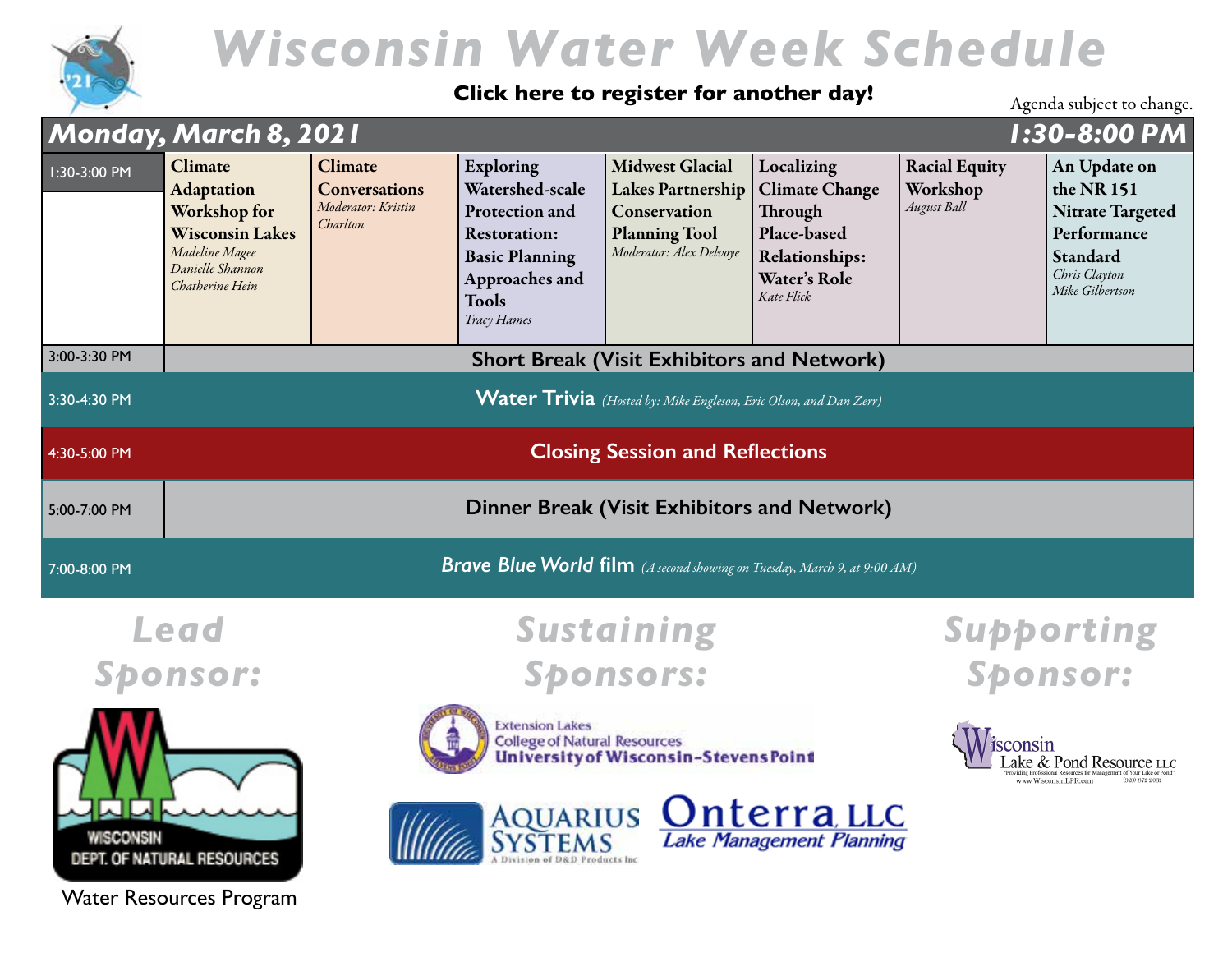

#### **[Click here to register for another day!](https://wisconsinwaterweek.swoogo.com/wisconsinwaterweek)**

Agenda subject to change.

### *Tuesday, March 9, 2021 8:00 - 10:00 AM*

| 8:00-8:30 AM   |                                                                                                            |                                                                                                                                                                                                            |                                                                                                                                                                                                                                                                                                                                                                                 | <b>Tuesday Welcome Session</b>                                                                                                            |                                                                                                                                                                                                                                                                                                   |                                                                                                                           |
|----------------|------------------------------------------------------------------------------------------------------------|------------------------------------------------------------------------------------------------------------------------------------------------------------------------------------------------------------|---------------------------------------------------------------------------------------------------------------------------------------------------------------------------------------------------------------------------------------------------------------------------------------------------------------------------------------------------------------------------------|-------------------------------------------------------------------------------------------------------------------------------------------|---------------------------------------------------------------------------------------------------------------------------------------------------------------------------------------------------------------------------------------------------------------------------------------------------|---------------------------------------------------------------------------------------------------------------------------|
| <b>Streams</b> | <b>Hot Topics</b>                                                                                          | <b>101 Sessions</b>                                                                                                                                                                                        | <b>Current</b><br><b>Research</b>                                                                                                                                                                                                                                                                                                                                               | <b>Fisheries</b>                                                                                                                          | <b>Aquatic Invasive</b><br><b>Species</b>                                                                                                                                                                                                                                                         | <b>Habitats</b>                                                                                                           |
| 8:30-9:00 AM   | Harmful<br>Cyanobacterial<br><b>Blooms</b> in<br><b>Wisconsin's Waters</b><br>Gina LaLiberte               | <b>Yes You Can Analyze</b><br><b>Lake Water Quality</b><br>in Your County -<br>Even I Did It!<br>Cathy Higley                                                                                              | Healthy Watersheds,<br><b>High Quality Waters</b><br>Part 1: Modeling &<br>Assessment<br>Luke Beringer<br>Aaron Marti                                                                                                                                                                                                                                                           | <b>Food Web Response</b><br>to Whole-lake<br><b>Bass and Sunfish</b><br><b>Removal in a North</b><br><b>Temperate Lake</b><br>Holly Embke | Monitoring and<br>Management of<br><b>Starry Stonewort</b><br>(Nitellopsis obtusa)<br>in Wisconsin Lakes<br>Amy Kretlow<br>Heidi Bunk<br>Michelle Nault                                                                                                                                           | <b>Lending Tweety</b><br>a Helping Hand<br>- Rewilding Your<br><b>Riparian Property</b><br>Craig Thompson                 |
|                |                                                                                                            |                                                                                                                                                                                                            | <b>Brave Blue World film</b> (9:00-10:00 AM)                                                                                                                                                                                                                                                                                                                                    |                                                                                                                                           |                                                                                                                                                                                                                                                                                                   |                                                                                                                           |
| 9:00-9:45 AM   | The Aurora Borealis:<br>The Geomagnetic<br><b>Storm You Never</b><br><b>Knew You Wanted</b><br>Emily Heald | <b>Wisconsin's Water</b><br><b>Quality Standards</b><br>Meghan Williams<br>Emerging<br><b>Contaminants and</b><br><b>Fish Consumption</b><br><b>Advisories in</b><br><b>Wisconsin Waters</b><br>Sean Strom | <b>Zebra Mussel</b><br>Suitability in NW<br><b>Wisconsin Lakes</b><br><b>Thomas Boisvert</b><br>Lisa Burns<br>A Lake Research<br>Platform: Aquatic<br>Sampling and<br>Instrumentation<br>at Crampton<br>and Little Rock<br>Lake in Northern<br>Wisconsin,<br><b>National Ecological</b><br>Observatory<br>Network (NEON)<br>Peter Weishampel<br>Hannah Beeler<br>Caleb Slemmons | <b>Menominee River</b><br><b>Lake Sturgeon</b><br><b>Restoration</b><br>Michael Donofrio                                                  | <b>Recognizing Invasive</b><br><b>Plants and Animals</b><br><b>Invasive Submerged</b><br><b>Aquatic Plants:</b><br>Who's Who<br>Paul Skawinski<br>Meet Wisconsin's<br><b>Aquatic Invasive</b><br><b>Animals</b><br>Peggy Compton<br>What's that<br>upland-ish plant?<br><i><b>Anne Pearce</b></i> | It's the Little<br><b>Things that Run</b><br>the Streams,<br>the Importance<br>of Aquatic<br>Invertebrates<br>Mike Miller |
| 9:45-10:00 AM  |                                                                                                            |                                                                                                                                                                                                            | <b>Short Break (Visit Exhibitors and Network)</b>                                                                                                                                                                                                                                                                                                                               |                                                                                                                                           |                                                                                                                                                                                                                                                                                                   |                                                                                                                           |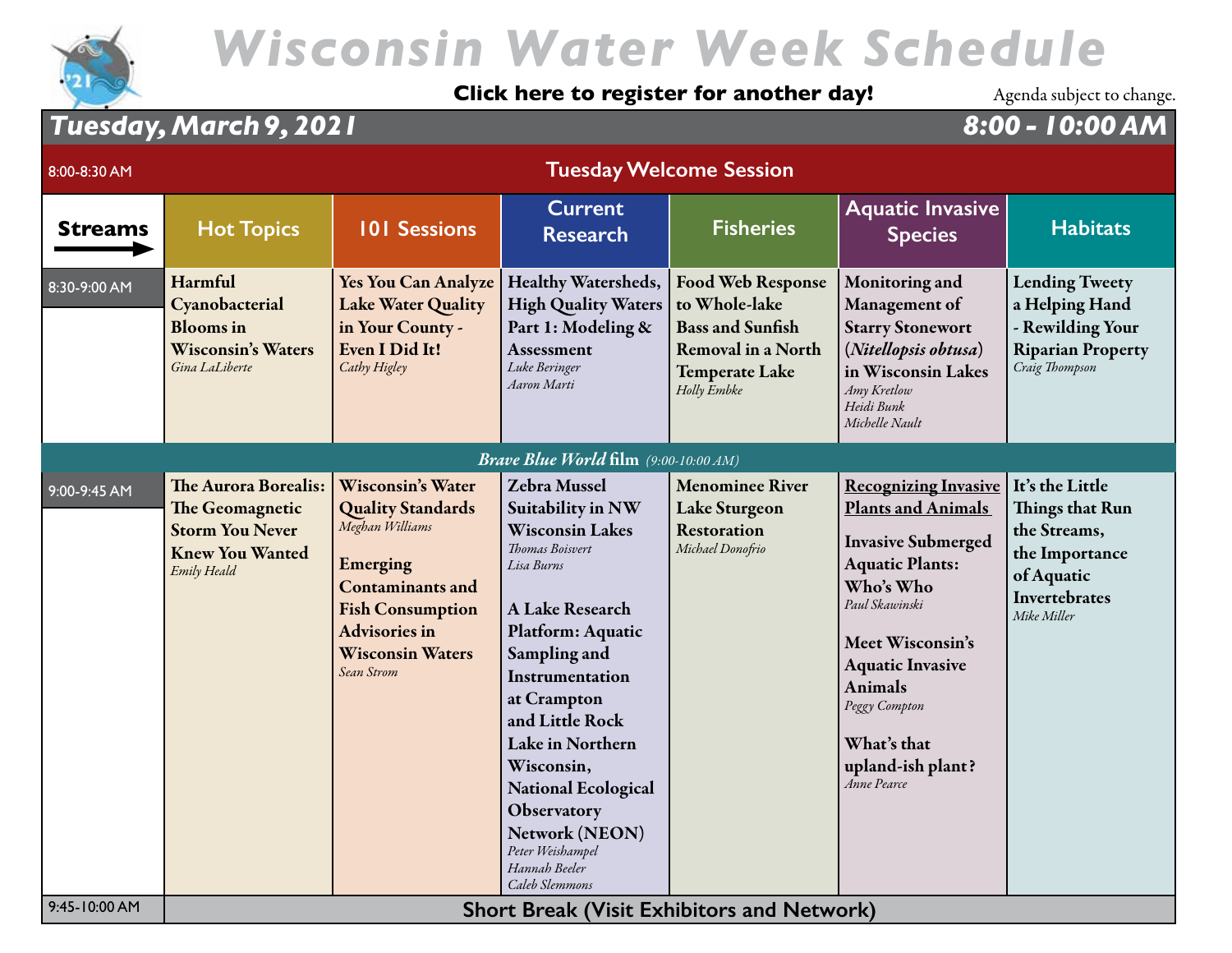

#### **[Click here to register for another day!](https://wisconsinwaterweek.swoogo.com/wisconsinwaterweek)**

|                       | <b>Tuesday, March 9, 2021</b>                                                                                                                                      |                                                                                                                                                                                                                                                                                                      |                                                                                                                                                                             | 10:00 AM-12:00 PM                                                                                                                                                                                                                                                                                 |                                                                                                                               |                                                                                                                                                                                                                                                                                                                      |                                                                                                                                   |
|-----------------------|--------------------------------------------------------------------------------------------------------------------------------------------------------------------|------------------------------------------------------------------------------------------------------------------------------------------------------------------------------------------------------------------------------------------------------------------------------------------------------|-----------------------------------------------------------------------------------------------------------------------------------------------------------------------------|---------------------------------------------------------------------------------------------------------------------------------------------------------------------------------------------------------------------------------------------------------------------------------------------------|-------------------------------------------------------------------------------------------------------------------------------|----------------------------------------------------------------------------------------------------------------------------------------------------------------------------------------------------------------------------------------------------------------------------------------------------------------------|-----------------------------------------------------------------------------------------------------------------------------------|
| <b>Streams</b>        | <b>Hot Topics</b>                                                                                                                                                  | <b>101 Sessions</b>                                                                                                                                                                                                                                                                                  |                                                                                                                                                                             | <b>Current</b><br><b>Research</b>                                                                                                                                                                                                                                                                 | <b>Fisheries</b>                                                                                                              | <b>Aquatic Inva-</b><br>sive Species                                                                                                                                                                                                                                                                                 | <b>Habitats</b>                                                                                                                   |
| $10:00-$<br>10:40 AM  | Stargazing<br>in Central/<br>Northern<br>Wisconsin - The<br>Winter/Spring<br><b>Constellations</b><br>Sebastian Zamfir                                             | <b>Solving Water</b><br>Management<br><b>Concerns by Repairing</b><br>Watersheds<br>Erin O'Brien, Amber Saylor<br>Mase, and Anders Shropshire<br>Lake Nicaragua Water<br><b>Education Project: A</b><br>Wisconsin-Nicaragua<br>Partnership<br>Patrick Goggin, Claudia Taleno,<br>and Kristen Schmitt | Just what are<br><b>Wetland Gems®</b><br>and Ramsar<br>Wetlands of<br>International<br>Importance<br>and where can<br>I find them in<br><b>Wisconsin?</b><br>Katie Beilfuss | How Temperature and<br><b>Unintended Pesticide</b><br><b>Runoff Cause a</b><br>Synergistic Effect on<br>the Mortality Rate of<br>Daphnia Magna<br>John Hammond<br>Nicole Feider                                                                                                                   | <b>Interesting Fish</b><br>Fauna of the<br><b>Lower Wisconsin</b><br><b>Riverway System</b><br>Bradd Sims                     | Implementing<br>a Countywide<br>Watercraft Decon<br>Ordinance<br>Andrew Teal<br>Cheryl Clemens<br>2,4-D Degradation<br>in Lakes Following<br><b>Whole-Lake</b><br><b>Applications</b><br>Amber White<br>Dr. Trina McMahon<br>Dr. Christy Remucal                                                                     | Improving<br><b>AIS Control</b><br><b>Using Low-</b><br>Cost Herbicide<br><b>Enclosures</b><br>Charles Druckrey<br>Michelle Nault |
| $10:40-$<br>11:00 AM  |                                                                                                                                                                    |                                                                                                                                                                                                                                                                                                      |                                                                                                                                                                             | <b>Short Break (Visit Exhibitors and Network)</b>                                                                                                                                                                                                                                                 |                                                                                                                               |                                                                                                                                                                                                                                                                                                                      |                                                                                                                                   |
| 11:00 AM-<br>12:00 PM | <b>Hidden Lake</b><br><b>Creatures</b><br>Emily Heald<br>Petrifying<br><b>Springs Park</b><br><b>Pike River</b><br><b>Restoration</b><br>(Phase I)<br>Nancy Retana | <b>Wild Lakes of Northern Wisconsin</b><br>John Bates                                                                                                                                                                                                                                                |                                                                                                                                                                             | <b>Overview of Impacts</b><br>of Motorized<br>Watercraft on WI<br>Lakes<br>Tim Asplund<br><b>Wave Propagation</b><br><b>Dynamics and Water</b><br><b>Quality Impacts on</b><br>a Freshwater Lake in<br><b>SE Wisconsin: North</b><br>Lake, Waukesha<br>County<br>Capt. Tim Tyre<br>Mike Mortensen | <b>Invasive Fishes in</b><br>Wisconsin: What<br>have we learned<br>and how can we<br>address future<br>threats?<br>John Lyons | A Collaborative<br>Approach to<br>Locate NZ<br><b>Mudsnails</b><br>Maureen (Ferry) Kalscheur<br>Laura Holder<br>Collaborative<br><b>Detection Prevails</b><br>in a Time of Crisis<br>Maureen (Ferry) Kalscheur<br><b>EWM</b> : Smart<br><b>Prevention</b> , Smart<br>Management<br>Alison Mikulyuk<br>Michelle Nault | The Fight<br>to Maintain<br>Quality<br>Walleye<br><b>Fisheries</b> in<br>Forest and<br>Florence<br><b>Counties</b><br>Greg Matzke |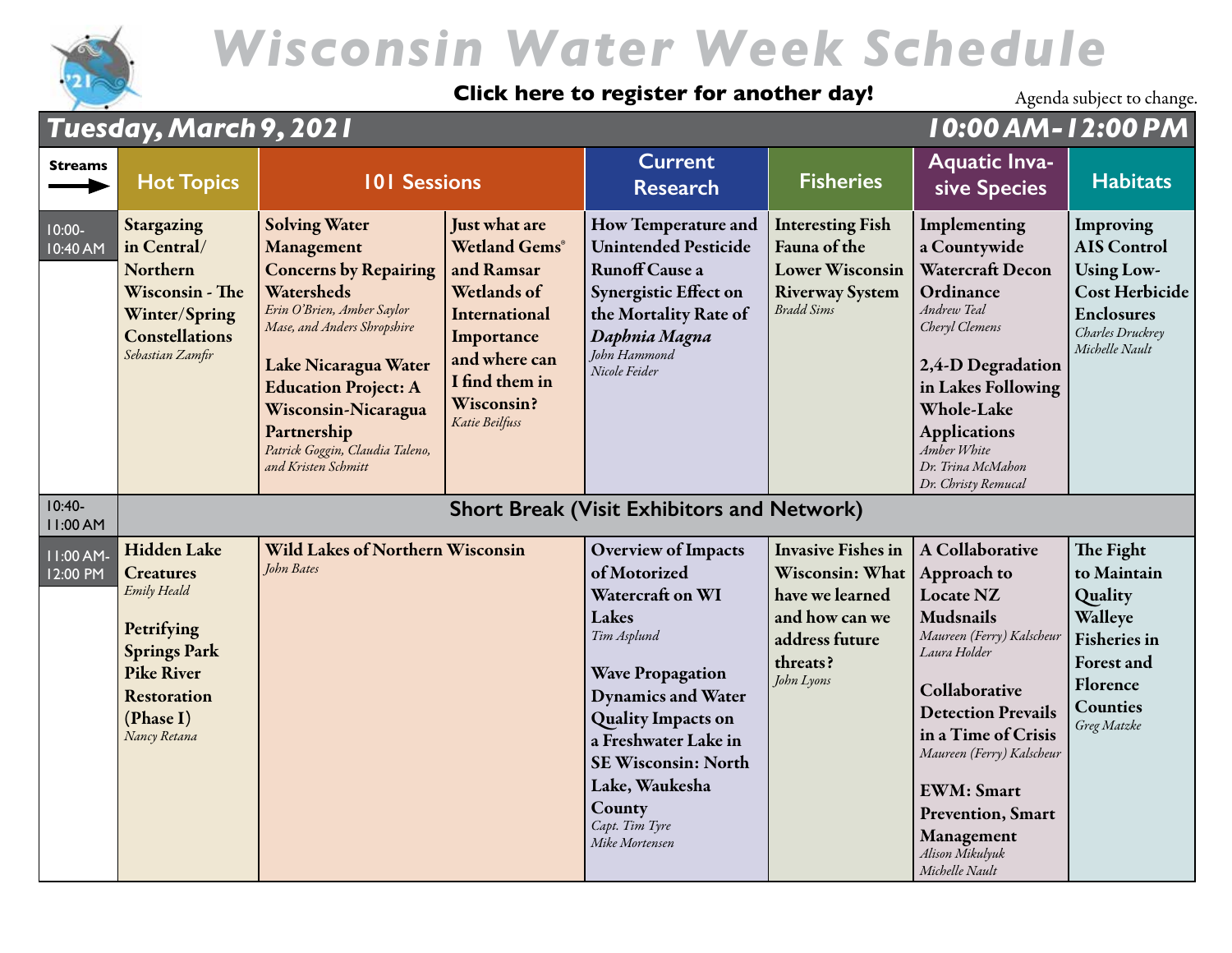

#### **[Click here to register for another day!](https://wisconsinwaterweek.swoogo.com/wisconsinwaterweek)**

Agenda subject to change.

#### *Tuesday, March 9, 2021 1:30-5:00 PM* 12:00-12:45 PM **Plenary with Tommy G. Thompson and Marissa Jablonski ~ For Wisconsin's Waters** 12:45-1:30 PM **Lunch Break [\(Visit Exhibitors and Network\)](https://eventmobi.com/wisconsinwaterweek/companies/e1cc0545-71f3-4a8f-83a6-f9bb4bfae345)** 1:30-3:00 PM Panel: Think Globally, Act Locally: On, Wisconsin! Wicked Water Challenges & Solutions in Wisconsin *Tom Sigmund Marissa Jablonski Steven Elmore Tony Myers Kevin Shafer Eric Ebersberger Nancy Quirk Todd Ambs* Virtual Fish Hatchery Tour *Jesse Landwehr Claire Gaber* "Hey, what kinda fish is that?": A Crash Course in Using the Wisconsin Fish ID Tool *Ben Martin* Using Freshwater Mussel Research in Scientific Engagement - from Citizen Science to the Classroom! *James Cahill Emma Bryla Jesse Weinzinger Jared McGovern Lisie Kitchel Cody Bell* State of the Loon Panel *Walter Piper Erica LeMoine Mike Meyer* The Worth of Water: A Great Lakes Story (Film screening and  $O&A)$ *Julia Robson Cheryl Nenn* 3:00-3:30 PM **[Short Break \(Visit Exhibitors and Network\)](https://eventmobi.com/wisconsinwaterweek/companies/e1cc0545-71f3-4a8f-83a6-f9bb4bfae345)** 3:30-4:30 PM Lightning Talks *Robert Campion Gavin Dehnert Tim Campbell Jayne Jenks Matthew Wallrath, Leo Roth, and Jason Granberg Robert Thome, Jr. Nathan Conroy and Melissa Ruether Deana Knuteson Robert Livingston* Author's Corner *John Bates Patty Dreier Lynn Markham Sumner Matteson Jeff Nania Darby and Geri Nelson Paul Radomski Laureanna Raymond-Duvernell Ted Rulseh Judith Schwartz Paul Skawinski Linda Vander Heyden* 4:30-5:00 PM **Closing Session and Reflections**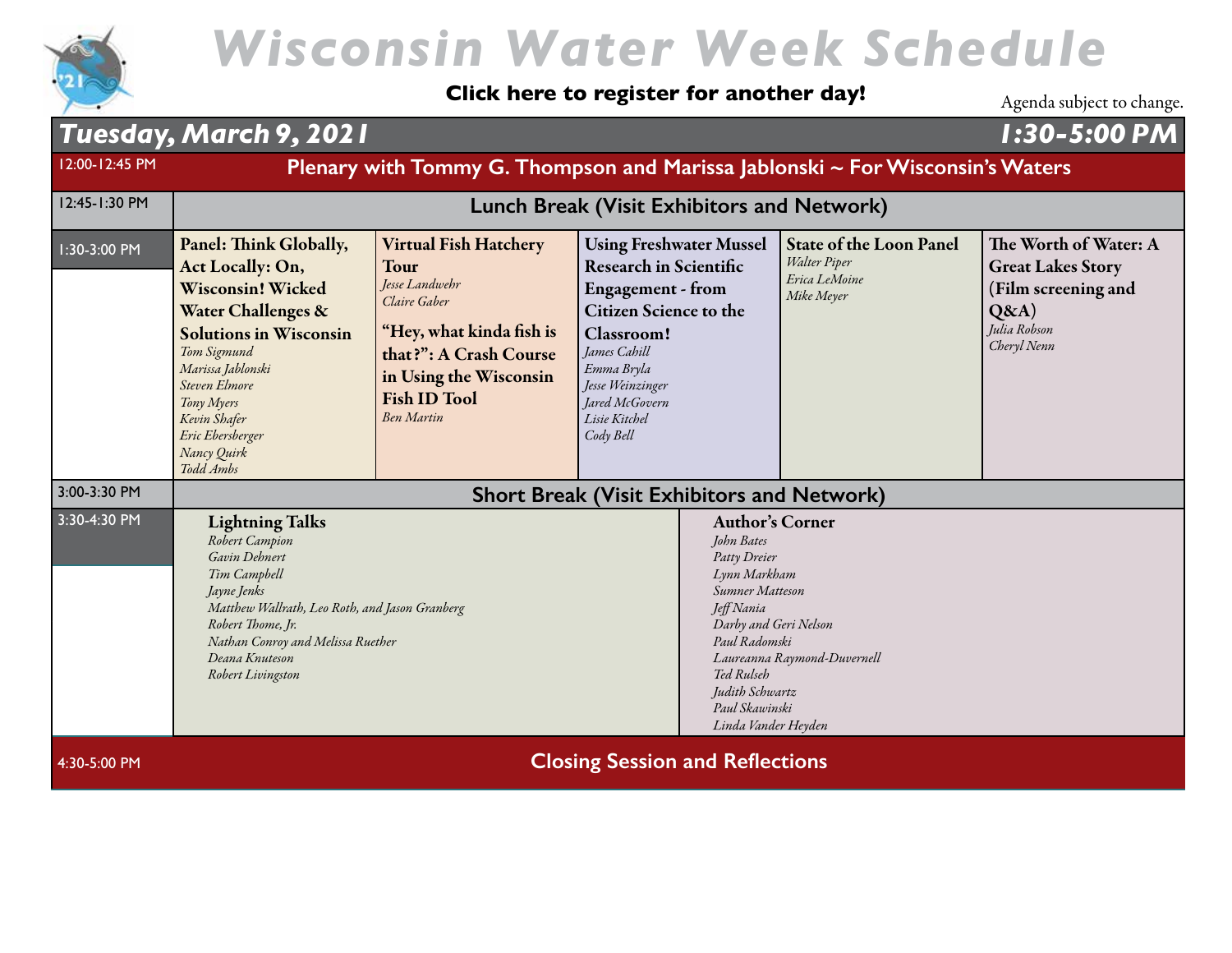

#### **[Click here to register for another day!](https://wisconsinwaterweek.swoogo.com/wisconsinwaterweek)**

Agenda subject to change.

### *Wednesday, March 10, 2021 8:00 - 10:00 AM*

| 8:00-8:30 AM   | <b>Wednesday Welcome and Morning Plenary with Patty Loew</b>                                                                                                                                                                                                                                                                                                                                                                                                                                                                 |                                                                                                                                                                       |                                                                                                                                                                                                                                                    |                                                                                                                                           |                                                                                          |                                                                                                                                                                                                        |                                                                                                                                                                                                                                             |
|----------------|------------------------------------------------------------------------------------------------------------------------------------------------------------------------------------------------------------------------------------------------------------------------------------------------------------------------------------------------------------------------------------------------------------------------------------------------------------------------------------------------------------------------------|-----------------------------------------------------------------------------------------------------------------------------------------------------------------------|----------------------------------------------------------------------------------------------------------------------------------------------------------------------------------------------------------------------------------------------------|-------------------------------------------------------------------------------------------------------------------------------------------|------------------------------------------------------------------------------------------|--------------------------------------------------------------------------------------------------------------------------------------------------------------------------------------------------------|---------------------------------------------------------------------------------------------------------------------------------------------------------------------------------------------------------------------------------------------|
| <b>Streams</b> | <b>Diving Deep</b>                                                                                                                                                                                                                                                                                                                                                                                                                                                                                                           | <b>Building</b><br><b>Networks</b>                                                                                                                                    | <b>Partnership</b><br><b>Initiatives</b>                                                                                                                                                                                                           | <b>Protection &amp;</b><br><b>Restoration</b>                                                                                             | <b>Education</b>                                                                         | <b>Shorelands</b>                                                                                                                                                                                      | Art and<br><b>Science</b>                                                                                                                                                                                                                   |
| 8:30-9:30 AM   | <b>Exploring the</b><br><b>Meanders</b> in<br><b>Motivations of</b><br><b>Volunteer Stream</b><br><b>Monitors in Three</b><br><b>Countries and</b><br><b>Considering How</b><br><b>Motivations May</b><br>be Shaped In<br><b>Turbulent Times</b><br>Rachel Pierson<br>Developing<br>the Capacity of<br><b>WAV</b> to Engage<br>Civically for the<br>Health of WI's<br>Watersheds<br>Peggy Compton<br><b>AIS Prevention</b><br>Knowledge,<br><b>Behaviors</b> , and<br><b>Beliefs of WI</b><br><b>Boaters</b><br>Tim Campbell | Stakeholder<br>Engagement<br><b>Beyond the</b><br>Shoreline<br>Joe Bonnell<br>Maranda Miller<br>Whitney Prestby<br>Michelle Scarpace<br>Rachael Whitehair<br>Dan Zerr | <b>WDNR Surface</b><br><b>Water Grants</b><br>Program:<br><b>Orientation</b> for<br><b>Applicants</b><br>Alison Mikulyuk<br>Laura MacFarland<br>Alex Delvoye<br>Recreational<br><b>Boating Facilities</b><br><b>Grant Program</b><br>Bobbi Winebar | <b>Protecting Our</b><br><b>Lakes and Rivers</b><br>and Ourselves<br>from Harmful<br><b>PAH Pollution</b><br>Ezra Meyer<br>Paul Mathewson | Water: A<br><b>Statewide Inquiry</b><br>Experience<br>Kevin Anderson<br>Victoria Rydberg | <b>Advancing</b><br>Shoreland<br>Enhancement<br><b>Practices: The</b><br><b>Matthews Lake</b><br>Association<br>(MLA)<br><b>Experience for</b><br><b>Healthy Lakes</b><br>Richard Howard<br>Lisa Burns | Dancing<br><b>Under a Water</b><br>Umbrella: An<br><b>Arts Integration</b><br>Curriculum<br><b>Model for Public</b><br><b>Education</b> and<br><b>Involvement</b> in<br>the National<br><b>Water Dance</b><br>Karen McShane-<br>Hellenbrand |
| 9:30-10:00 AM  |                                                                                                                                                                                                                                                                                                                                                                                                                                                                                                                              |                                                                                                                                                                       |                                                                                                                                                                                                                                                    | <b>Short Break (Visit Exhibitors and Network)</b>                                                                                         |                                                                                          |                                                                                                                                                                                                        |                                                                                                                                                                                                                                             |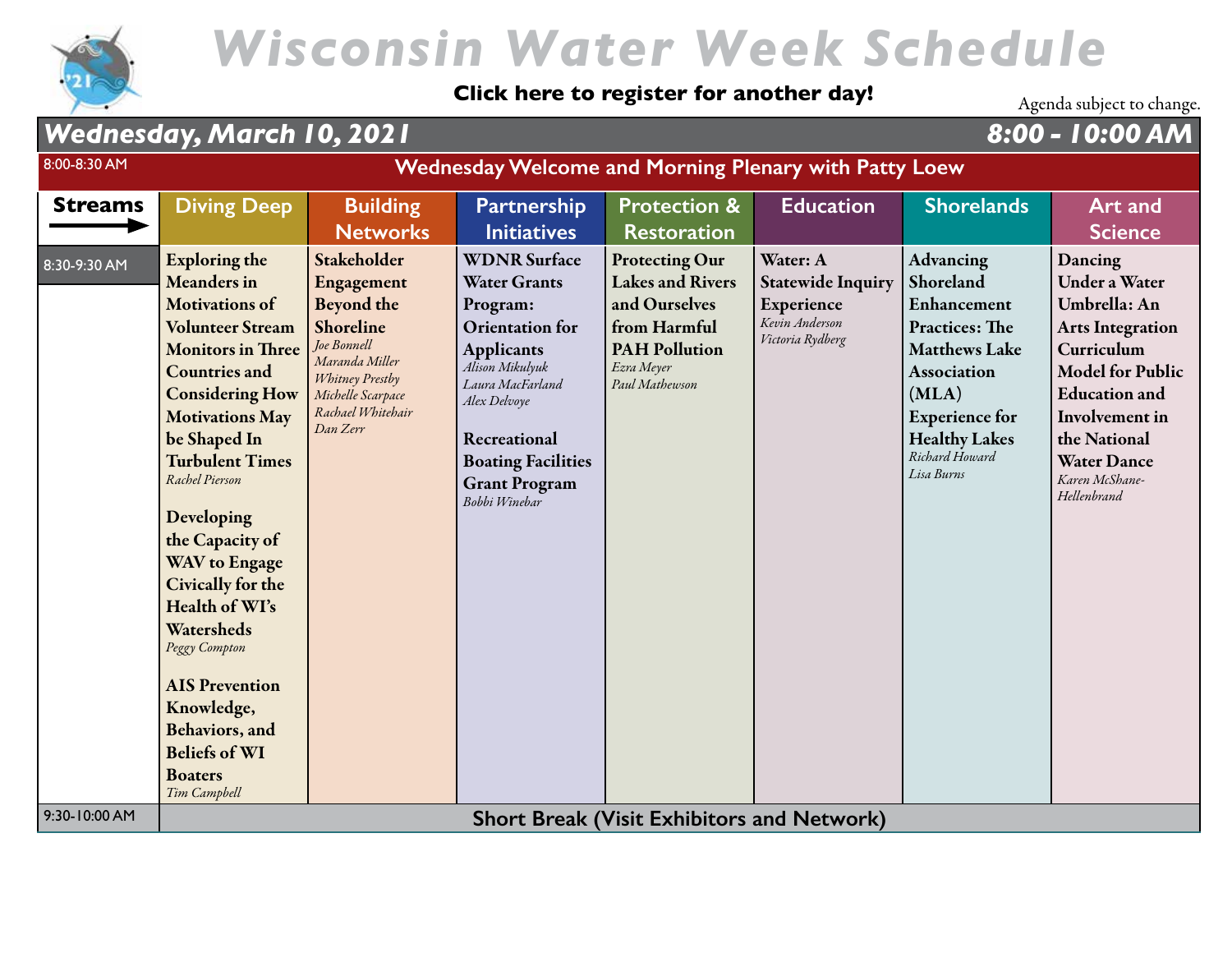

#### **[Click here to register for another day!](https://wisconsinwaterweek.swoogo.com/wisconsinwaterweek)**

|                       | Wednesday, March 10, 2021                                                                                                                                                               |                                                                                                            |                                                                                                                                                                                                                                    |                                                                                              | 10:00 AM - 12:45 PM                                                                                                                                                                                                                                                                                                                                                                 |                                                                                                                                                                                                                                                                                                       |                                                                                                                                                                                                        |
|-----------------------|-----------------------------------------------------------------------------------------------------------------------------------------------------------------------------------------|------------------------------------------------------------------------------------------------------------|------------------------------------------------------------------------------------------------------------------------------------------------------------------------------------------------------------------------------------|----------------------------------------------------------------------------------------------|-------------------------------------------------------------------------------------------------------------------------------------------------------------------------------------------------------------------------------------------------------------------------------------------------------------------------------------------------------------------------------------|-------------------------------------------------------------------------------------------------------------------------------------------------------------------------------------------------------------------------------------------------------------------------------------------------------|--------------------------------------------------------------------------------------------------------------------------------------------------------------------------------------------------------|
| <b>Streams</b>        | <b>Diving Deep</b>                                                                                                                                                                      | <b>Building</b><br><b>Networks</b>                                                                         | Partnership<br><b>Initiatives</b>                                                                                                                                                                                                  | <b>Protection &amp;</b><br><b>Restoration</b>                                                | <b>Education</b>                                                                                                                                                                                                                                                                                                                                                                    | <b>Shorelands</b>                                                                                                                                                                                                                                                                                     | <b>Art and</b><br><b>Science</b>                                                                                                                                                                       |
| 10:00-11:00 AM        | <b>Behind the Scenes</b><br>of Introduced: A<br><b>Podcast About</b><br><b>Aquatic Invaders</b><br>and Wisconsin's<br><b>Changing Waters</b><br><b>Bonnie Willison</b><br>Sydney Widell | Re-visioning the<br>Environmental<br>Movement<br><b>Around Water</b><br>Joe Fitzgerald<br>Rhonda Nordstrom | Healthy<br>Watersheds, High<br><b>Quality Waters</b><br>Part 2: Statewide<br>Planning<br>Pamela Toshner<br>Lakeshore<br>Habitat<br>Restoration<br><b>Training for</b><br>Professionals<br><b>Online Training</b><br>Patrick Goggin | <b>Aquatic Plant</b><br>Management<br>(APM) Rule<br><b>Revision Updates</b><br>Madi Johansen | <b>How Can</b><br><b>Wetlands Help</b><br>Your Lake, and<br><b>How Can You</b><br><b>Help Wetlands?</b><br>Tracy Hames<br>Katie Beilfuss<br><b>Your Actions</b><br>Matter-<br>Waukesha Adopt<br>a Drain Program<br>Jayne Jenks<br>Cigarette<br><b>Butt Litter-</b><br>Environmental<br>Impacts,<br><b>Behavioral</b><br>Factors, and<br>Reduction<br>Implications<br>Maranda Miller | <b>Focusing Lake</b><br>Management<br><b>Efforts</b> on<br>Tomahawk<br>Lake, Wisconsin<br>by Assessing<br>Shoreland<br><b>Condition and</b><br>Identifying<br><b>Critical Shore-</b><br>land and Aquatic<br>Habitat<br>Mike Meyer<br>Wisconsin<br>Shoreland<br><b>Evaluation Tool</b><br>Alex Delvoye | <b>Encouraging the</b><br><b>Private Sector to</b><br><b>Address Shared</b><br><b>Challenges</b> and<br>Opportunities<br>through<br><b>Improved Water</b><br>Stewardship<br>Performance<br>Matt Howard |
| 11:00 AM-<br>12:00 PM | <b>Welcome from Governor Tony Evers</b><br>Plenary with Dr. Bryan Maitland, Dr. Jennifer Hauxwell, et. al. ~ Tackling Wisconsin's Water Challenges                                      |                                                                                                            |                                                                                                                                                                                                                                    |                                                                                              |                                                                                                                                                                                                                                                                                                                                                                                     |                                                                                                                                                                                                                                                                                                       |                                                                                                                                                                                                        |
| 12:00-12:45 PM        | Through UW Water Science-Policy Fellowships and Agency Partnerships<br><b>Lunch Break (Visit Exhibitors and Network)</b>                                                                |                                                                                                            |                                                                                                                                                                                                                                    |                                                                                              |                                                                                                                                                                                                                                                                                                                                                                                     |                                                                                                                                                                                                                                                                                                       |                                                                                                                                                                                                        |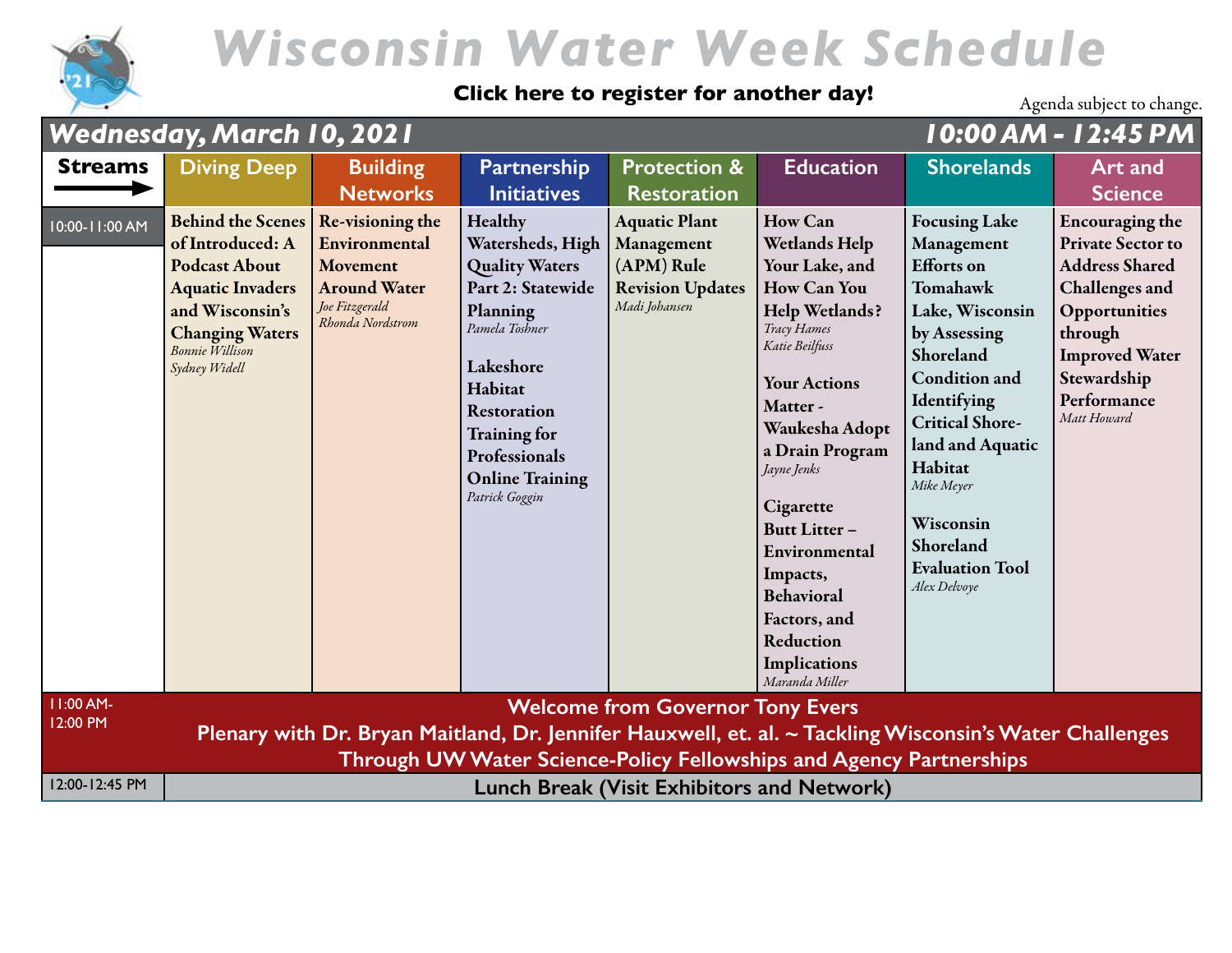

**[Click here to register for another day!](https://wisconsinwaterweek.swoogo.com/wisconsinwaterweek)**

Agenda subject to change.

| <b>Wednesday, March 10, 2021</b> |                                                                                                                                                                                                                                              |                                                                                                                                              |                                                                                                                                                                                                                                                                                                                                                                                                                                                                                                                                                                                                                                                                                                                                                                                                                                                                                                                                                                                    |                                              |                                                                                                                                                                                                                 | 12:45-5:00 PM                                                                                                                                                                                                                                                                           |
|----------------------------------|----------------------------------------------------------------------------------------------------------------------------------------------------------------------------------------------------------------------------------------------|----------------------------------------------------------------------------------------------------------------------------------------------|------------------------------------------------------------------------------------------------------------------------------------------------------------------------------------------------------------------------------------------------------------------------------------------------------------------------------------------------------------------------------------------------------------------------------------------------------------------------------------------------------------------------------------------------------------------------------------------------------------------------------------------------------------------------------------------------------------------------------------------------------------------------------------------------------------------------------------------------------------------------------------------------------------------------------------------------------------------------------------|----------------------------------------------|-----------------------------------------------------------------------------------------------------------------------------------------------------------------------------------------------------------------|-----------------------------------------------------------------------------------------------------------------------------------------------------------------------------------------------------------------------------------------------------------------------------------------|
| 12:45-1:15 PM                    | Koshkonong<br><b>Creek: Survival</b><br>Along with<br>Human<br>Progress and<br>Development<br>Janice Redford                                                                                                                                 | Shoreland<br><b>Zoning: A Tool</b><br>to Protect Your<br>Waterfront<br>Investment and<br>Your Lake's<br>Fishery<br>Lynn Markham<br>Kay Lutze | <b>Using Videos to Tell Your</b><br><b>Story</b><br><b>Whitney Prestby</b>                                                                                                                                                                                                                                                                                                                                                                                                                                                                                                                                                                                                                                                                                                                                                                                                                                                                                                         | <b>Women and Water Exhibit</b><br>Mary Burns | Native Plant Seed<br><b>Balls Activity</b><br>Demonstration<br>Video<br>Savanna Haley Goggin<br>Lily Paw Goggin<br>Host: Patrick Goggin                                                                         | <b>Connecting to</b><br><b>Water Through</b><br>Dance and<br>Movement<br>Karen McShane-<br>Hellenbrand                                                                                                                                                                                  |
| <b>Streams</b>                   | <b>Diving Deep</b>                                                                                                                                                                                                                           | <b>Building</b><br><b>Networks</b>                                                                                                           |                                                                                                                                                                                                                                                                                                                                                                                                                                                                                                                                                                                                                                                                                                                                                                                                                                                                                                                                                                                    | <b>Protection &amp; Restoration</b>          | <b>Education</b>                                                                                                                                                                                                | <b>Shorelands</b>                                                                                                                                                                                                                                                                       |
| <b>TIMES VARY</b>                | $1:15-3:15$ PM<br>Practical<br>Resilience<br>for Lake<br><b>Organizations:</b><br><b>How You Can</b><br><b>Manage Your</b><br><b>System To Be</b><br><b>More Resilient</b><br>Chelsey Nieman<br>Dane Whittaker<br>(Zoom sign-up<br>required) | $1:15-3:15$ PM<br>The Wisconsin<br>Water Agenda:<br><b>Your Chance to</b><br><b>Give Feedback</b><br><b>Bill Davis</b><br>Mike Engleson      | <b>Indigenous Stewardship of Water</b><br>Water Walker<br>1:30-5:00 PM<br>Edith Leoso<br><b>Extension's Native American Task Force (NATF) and Water</b><br><b>Related Programming</b><br>Native American Task Force Members<br><b>WTCAC: A Forum for Native American Tribes in Wisconsin</b><br>to Identify and Solve Natural Resource Challenges<br>Jeff Mears, Lacey Hill Kastern, Tom Melnarik, Jon Pruitt, and Jerry Thompson<br><b>Indigenous Arts and Sciences: Promoting Water Stewardship</b><br>through a Ho-Chunk Perspective<br>Bethany Redbird, Rachel Byington, and Michelle Cloud<br><b>Connecting With the UW-System for Water Collaborations</b><br>and Research<br>Annie Jones, Aaron Bird Bear, Omar Poler, and Jessie Conaway<br>GLIFWC: Protecting & Enhancing Nat. Resources & Habitat<br>in Treaty-Ceded Territories<br>Dylan Jennings<br>Pathways for New Water Professionals in Higher Ed.<br>Deb Anderson<br>Indigenous Artworks & Songs Related to Water |                                              | I:15-2:00 PM<br><b>From Gray</b><br>to Green:<br>Transforming<br>Urban<br>Schoolyards<br>Lisa Neeb<br>Kareem Benson-White<br>2:00-4:30 PM<br><b>Loon Ranger</b><br><b>Training</b><br>Workshop<br>Erica LeMoine | 1:30-3:00 PM<br>Discussion<br>Panel: How to<br><b>Create Healthy</b><br>Shorelands<br><b>While Facing</b><br>Challenges<br>Kay Lutze<br>Lynn Markham<br>Tom Onofrey<br>Crystal von Holdt<br><b>Aaron Pruitt</b><br>3:45-4:30 PM<br><b>Recreational Use</b><br>of Lakes<br>Mike Engleson |

4:30-5:00 PM **Closing Session and Reflections**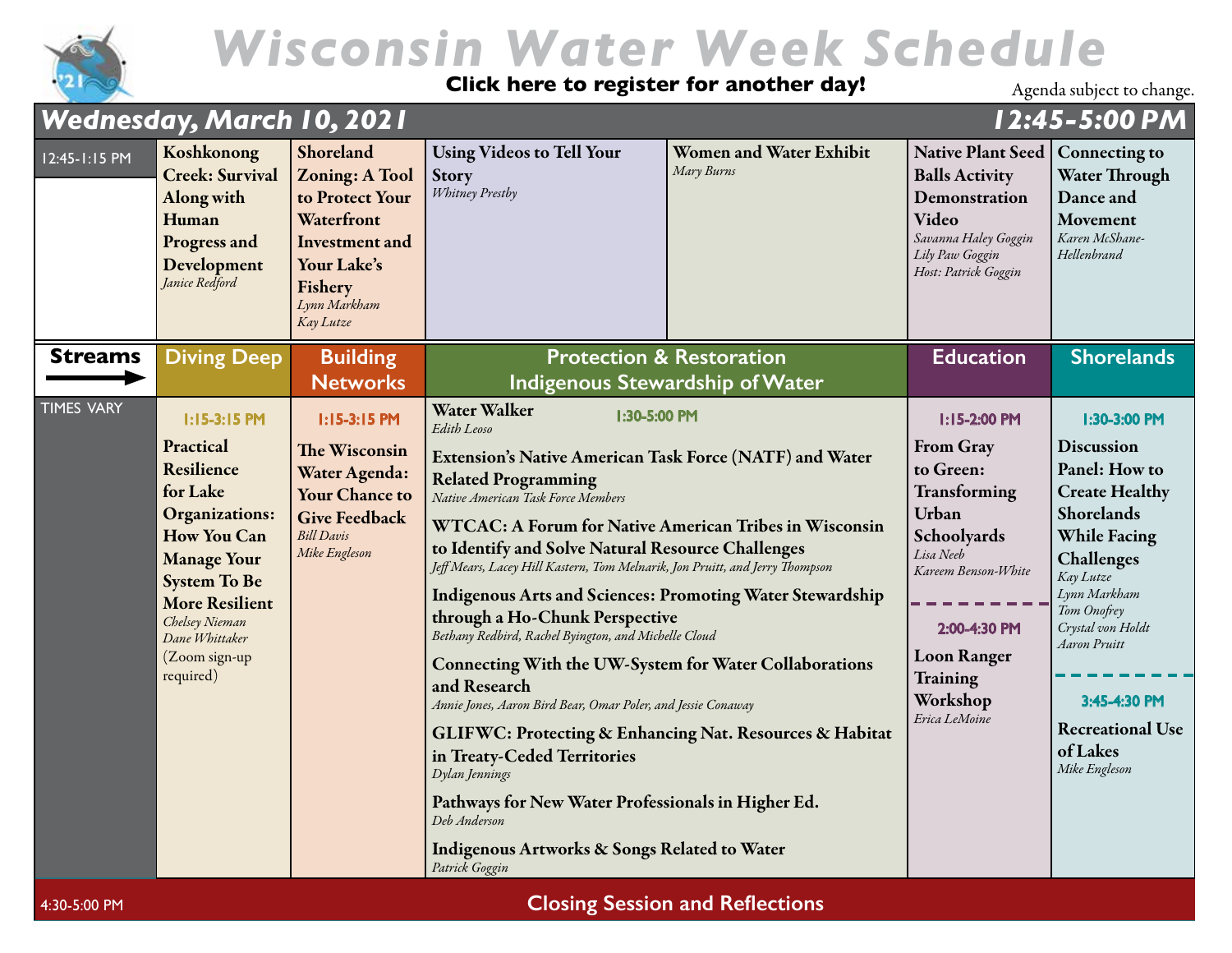



*Co-Hosted by Golden Sands Resources Conservation & Development Council and Petenwell and Castle Rock Stewards*



|                         | Thursday, March I I, 2021                                                                                                          | 9:00 AM-3:45 PM                                                                                         |  |  |  |  |  |
|-------------------------|------------------------------------------------------------------------------------------------------------------------------------|---------------------------------------------------------------------------------------------------------|--|--|--|--|--|
| 9:00-10:15 AM           | The Art and Practice of Earth Repair: Stories from Around the World<br><b>Judith Schwartz</b>                                      |                                                                                                         |  |  |  |  |  |
| 10:30-11:15 AM          |                                                                                                                                    | Landscape-Scale Restoration in the Little Plover River Watershed<br><b>Tracy Hames and Erin O'Brien</b> |  |  |  |  |  |
| 11:15-11:30 AM          | <b>Short Break (Visit Exhibitors and Network)</b>                                                                                  |                                                                                                         |  |  |  |  |  |
| $11:30$ AM-<br>12:30 PM | Improving Water Quality in the Wisconsin River Basin:<br><b>Past, Present and Future</b><br><b>Pat Oldenburg and Scott Provost</b> |                                                                                                         |  |  |  |  |  |
| 12:30-1:15 PM           | Lunch Break (Visit Exhibitors and Network)                                                                                         |                                                                                                         |  |  |  |  |  |
| 1:15-2:15 PM            | <b>EPPIC Collaboration</b><br>Patrick Bula, John Kennedy, and<br><b>Matt Oehmichen</b>                                             | <b>Meeting the Farmers</b><br><b>Rick Georgeson and John Eron</b>                                       |  |  |  |  |  |
| 2:15-2:30 PM            | <b>Break (Visit Exhibitors and Network)</b>                                                                                        |                                                                                                         |  |  |  |  |  |
| 2:30-3:30 PM            | <b>United, We Can Solve This</b><br><b>Tia Nelson</b>                                                                              |                                                                                                         |  |  |  |  |  |
| 3:30-3:45 PM            | <b>Regional Closing</b>                                                                                                            |                                                                                                         |  |  |  |  |  |
| 4:00-5:00 PM            | <b>College of Natural Resources 50th Anniversary Celebration Event</b>                                                             |                                                                                                         |  |  |  |  |  |

*Everyone Invited*

Agenda subject to change.

**[Click here to register for another day!](https://wisconsinwaterweek.swoogo.com/wisconsinwaterweek)**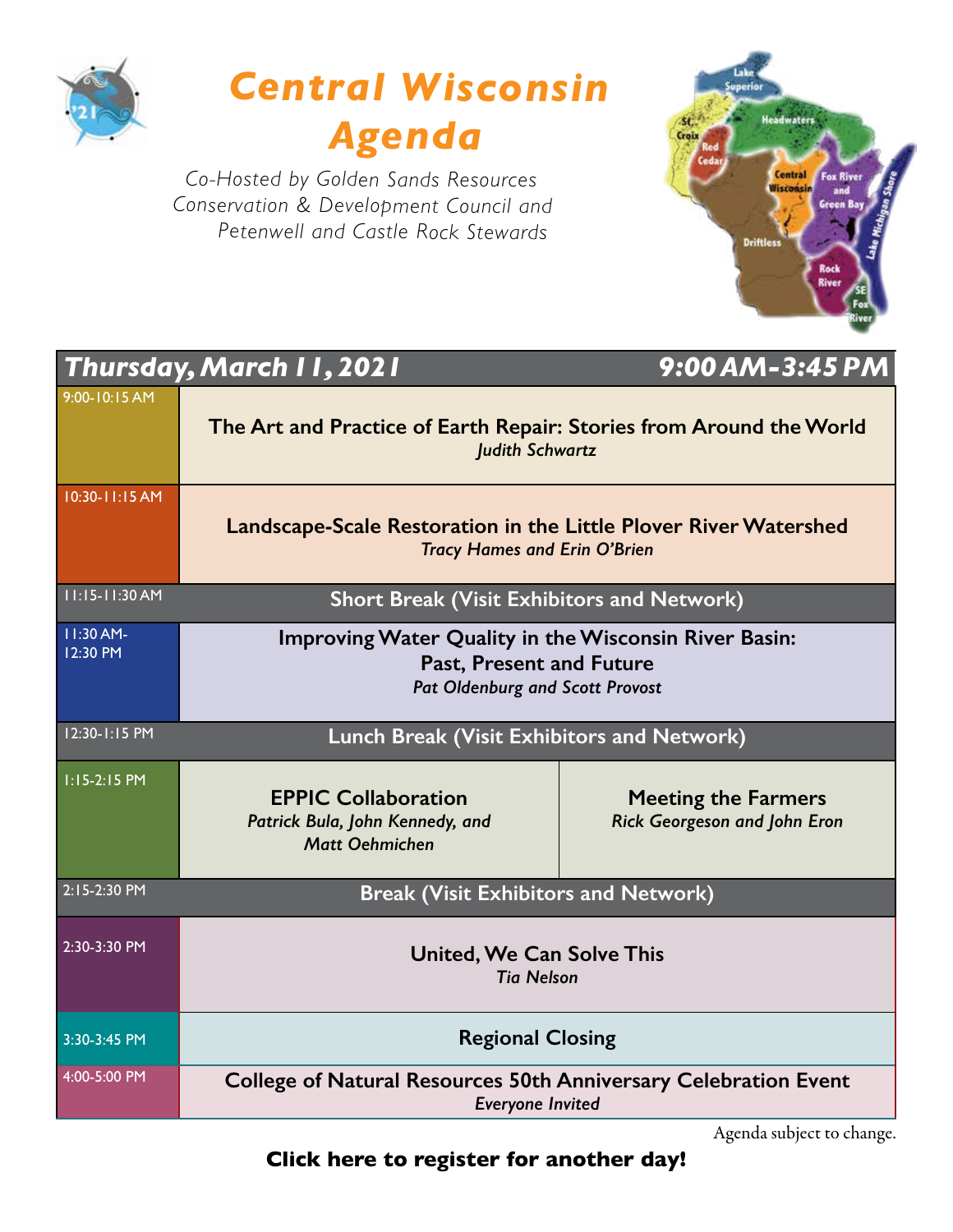

### *Lake Superior Agenda*

*Hosted by The Lake Superior Collaborative*



|                       | <b>Thursday, March 11, 2021</b>                                                                                                                                                                                                                                                  |                                                                                                                                                                                     | 8:30 AM-3:45 PM                                                                                                                                                                                                                                      |  |  |  |
|-----------------------|----------------------------------------------------------------------------------------------------------------------------------------------------------------------------------------------------------------------------------------------------------------------------------|-------------------------------------------------------------------------------------------------------------------------------------------------------------------------------------|------------------------------------------------------------------------------------------------------------------------------------------------------------------------------------------------------------------------------------------------------|--|--|--|
| 8:30-8:50 AM          |                                                                                                                                                                                                                                                                                  | <b>Opening and Welcome</b>                                                                                                                                                          |                                                                                                                                                                                                                                                      |  |  |  |
| 9:00-10:15 AM         | The Art and Practice of Earth Repair: Stories from Around the World<br><b>Judith Schwartz</b>                                                                                                                                                                                    |                                                                                                                                                                                     |                                                                                                                                                                                                                                                      |  |  |  |
| 10:30-11:15 AM        | <b>Tourism Futures: Adapting</b><br><b>Outdoor Recreation &amp;</b><br>Tourism to Climate Change &<br><b>Changing Visitation in Northern</b><br>Wisconsin<br>Meghan Salmon-Tumas, Leslie Brandt,<br>Kristen Schmitt, Peggy Burkman, Mary<br><b>Motiff, and Travis Barningham</b> | <b>Cultivating</b><br><b>Reciprocity:</b><br><b>Growing</b><br><b>Sustainably</b><br>with our<br>Water<br><b>Resources</b><br><b>Tom Galazen and</b><br><b>Mike Wiggins</b>         | <b>Friends of the Water:</b><br><b>Citizen-Led Friends</b><br><b>Groups in the Lake</b><br><b>Superior Basin</b><br>Mike Koutnik, Ericka Peterson,<br><b>Kathy Wendling, Cathy</b><br><b>Techtmann, and Alex Faber</b>                               |  |  |  |
| 11:15-11:30 AM        | <b>Short Break (Visit Exhibitors and Network)</b>                                                                                                                                                                                                                                |                                                                                                                                                                                     |                                                                                                                                                                                                                                                      |  |  |  |
| 11:30 AM-<br>12:30 PM | Sustaining Lake Superior: Hope for the Future in a Warming World                                                                                                                                                                                                                 | Keynote: Dr. Nancy Langston                                                                                                                                                         |                                                                                                                                                                                                                                                      |  |  |  |
| 12:30-1:15 PM         | <b>Lunch Break (Visit Exhibitors and Network)</b>                                                                                                                                                                                                                                |                                                                                                                                                                                     |                                                                                                                                                                                                                                                      |  |  |  |
| 1:15-2:15 PM          | Ma'iingan: Ecological and<br><b>Cultural Importance of Lake</b><br><b>Superior Wolves</b><br>Philomena Kebec, Abi Fergus, Rick<br><b>Erickson and students from Bayfield</b><br><b>School District</b>                                                                           | <b>Superior Makers:</b><br><b>A Celebration</b><br>of Regional<br><b>Arts and Water</b><br>Appreciation<br><b>Jamey Penney-Ritter,</b><br>April Stone, and<br><b>Mary Dougherty</b> | <b>Building Resilience</b><br>in the Lake Superior<br><b>Basin: Using Green</b><br>Infrastructure &<br><b>Natural Management</b><br>to Reduce Flood<br>Impacts<br>Matt Hudson, Kyle Magyera,<br>Tonia Kittleson, Linda<br>Nguyen, and Allie Rakowski |  |  |  |
| 2:15-2:30 PM          |                                                                                                                                                                                                                                                                                  | <b>Break (Visit Exhibitors and Network)</b>                                                                                                                                         |                                                                                                                                                                                                                                                      |  |  |  |
| 2:30-3:30 PM          |                                                                                                                                                                                                                                                                                  | <b>United, We Can Solve This</b><br><b>Tia Nelson</b>                                                                                                                               |                                                                                                                                                                                                                                                      |  |  |  |
| 3:30-3:45 PM          |                                                                                                                                                                                                                                                                                  | <b>Regional Closing</b>                                                                                                                                                             |                                                                                                                                                                                                                                                      |  |  |  |

Agenda subject to change.<br> **[Click here to register for another day!](https://wisconsinwaterweek.swoogo.com/wisconsinwaterweek)**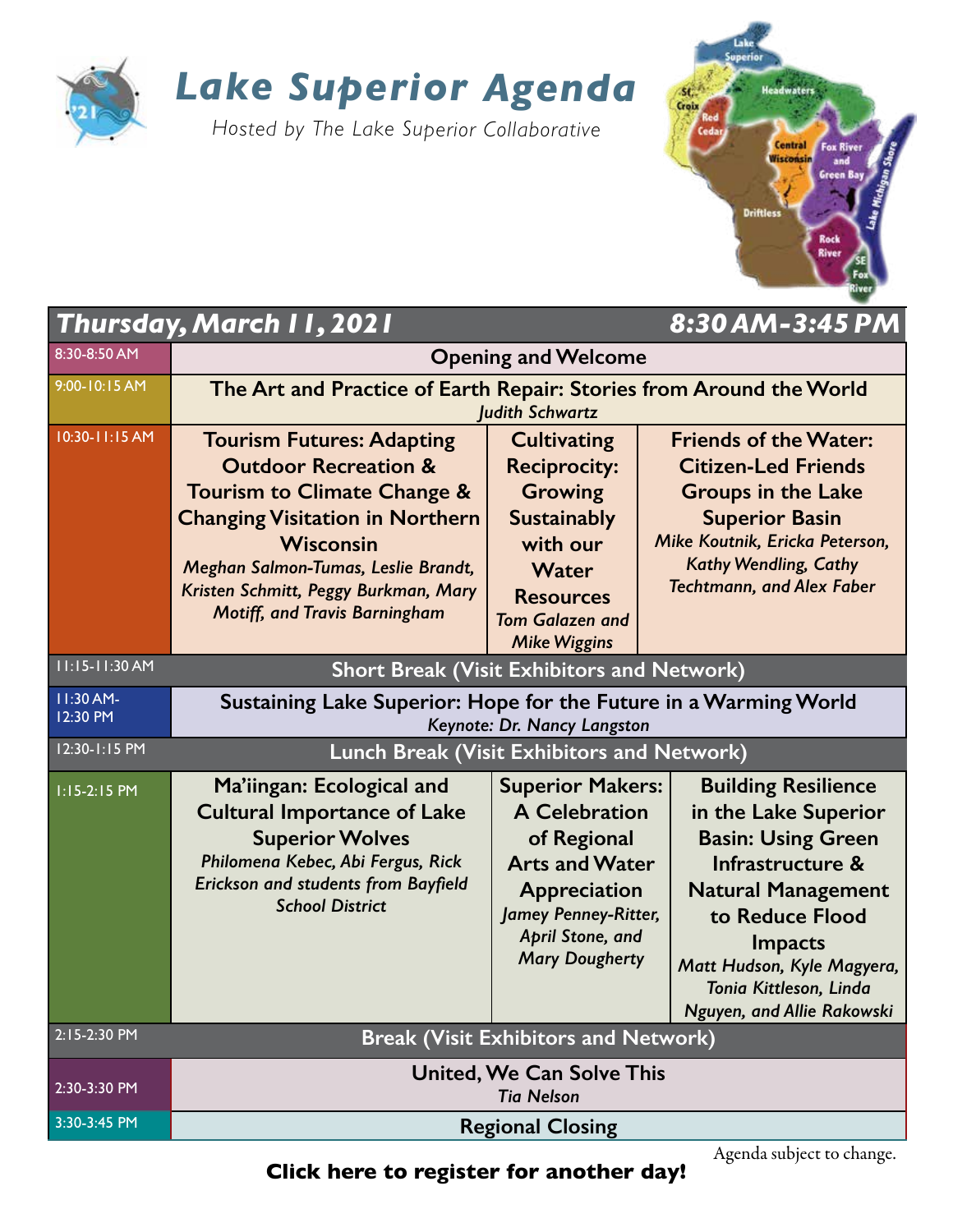

### *Lake Michigan Agenda*

*Hosted by The Lakeshore Natural Resources Partnership*



|                           | 9:00 AM-3:45 PM<br><b>Thursday, March 11, 2021</b>                                            |
|---------------------------|-----------------------------------------------------------------------------------------------|
| 9:00-10:15 AM             | The Art and Practice of Earth Repair: Stories from Around the World<br><b>Judith Schwartz</b> |
| 10:30-11:15 AM            | <b>Healthy Tree Canopy, Healthy Watersheds</b><br><b>Olivia Witthun and Kendra Kelling</b>    |
| $11:15-11:30$ AM          | <b>Short Break (Visit Exhibitors and Network)</b>                                             |
| $11:30$ AM-<br>$12:30$ PM | Charting a Path for a Socially Regenerative Agriculture<br><b>Adam Reimer</b>                 |
| $12:30 - 1:15$ PM         | Lunch Break (Visit Exhibitors and Network)                                                    |
| $1:15-2:15$ PM            | <b>Showcasing the Coastal Resource Hub</b><br>Amy Lentz, Deidre Peroff, and Linda Reid        |
| 2:15-2:30 PM              | <b>Break (Visit Exhibitors and Network)</b>                                                   |
| $2:30-3:30$ PM            | <b>United, We Can Solve This</b><br><b>Tia Nelson</b>                                         |
| 3:30-3:45 PM              | <b>Regional Closing</b>                                                                       |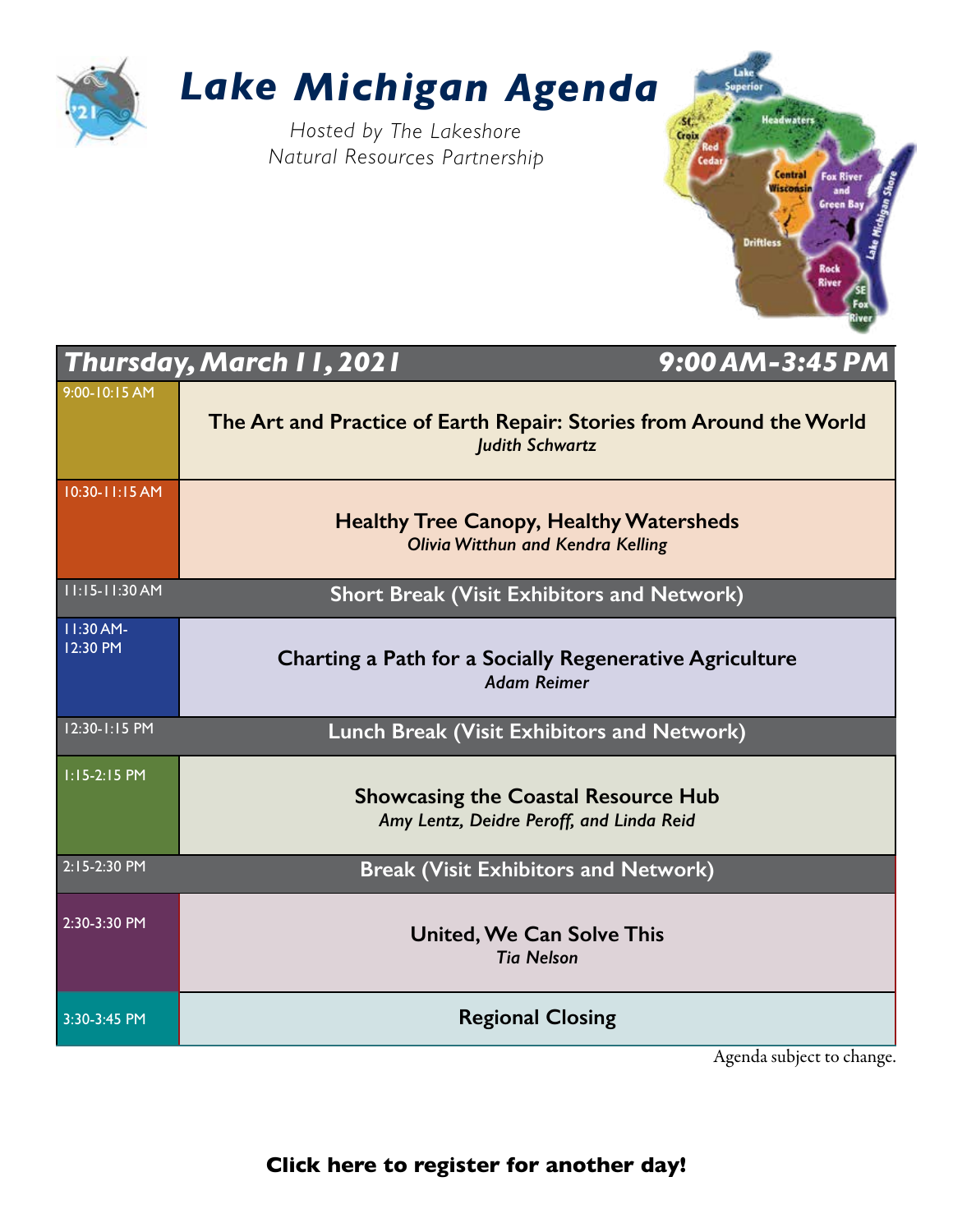

### *Driftless Agenda*

*Hosted by The Upper Sugar River Watershed*



|                       | <b>Thursday, March 11, 2021</b>                                                               | 8:30 AM-3:45 PM |
|-----------------------|-----------------------------------------------------------------------------------------------|-----------------|
| 8:30-8:50 AM          | <b>Regional Welcome and Overview</b>                                                          |                 |
| 9:00-10:15 AM         | The Art and Practice of Earth Repair: Stories from Around the World<br><b>Judith Schwartz</b> |                 |
| 10:30-11:15 AM        | <b>Geology and Ground Waters of the Driftless</b><br><b>Ken Bradbury</b>                      |                 |
| 11:15-11:30 AM        | <b>Short Break (Visit Exhibitors and Network)</b>                                             |                 |
| 11:30 AM-<br>12:30 PM | Charting a Path for a Socially Regenerative Agriculture<br><b>Adam Reimer</b>                 |                 |
| 12:30-1:15 PM         | Lunch Break (Visit Exhibitors and Network)                                                    |                 |
| 1:15-2:15 PM          | Driftless Reader: Lessons Gleaned from the Voices of the Coulees<br><b>Curt Meine</b>         |                 |
| 2:15-2:30 PM          | <b>Break (Visit Exhibitors and Network)</b>                                                   |                 |
| 2:30-3:30 PM          | <b>United, We Can Solve This</b><br><b>Tia Nelson</b>                                         |                 |
| 3:30-3:45 PM          | <b>Regional Closing</b>                                                                       |                 |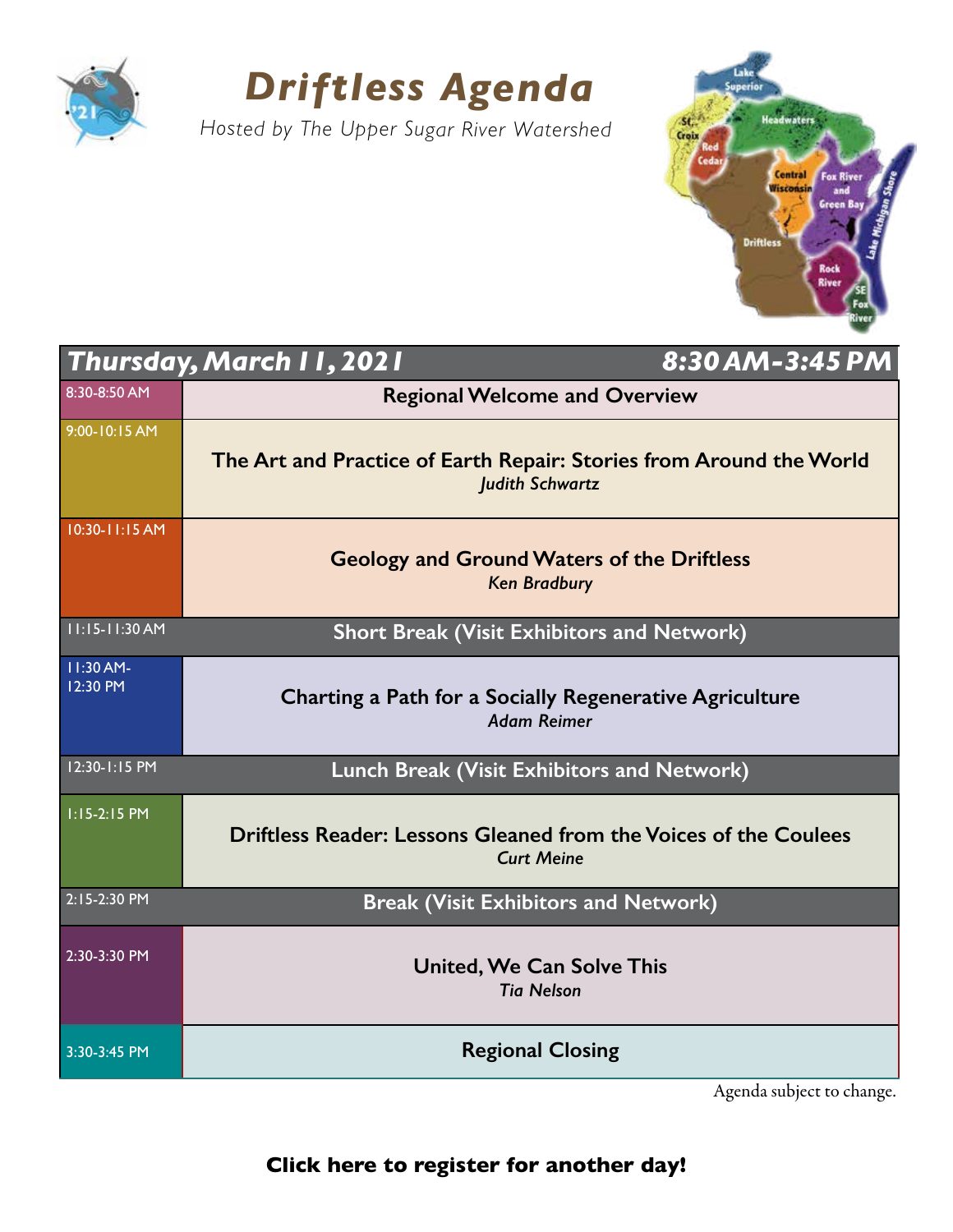

### *Headwaters Agenda*

*Co-Hosted by The Landmark Conservancy and Northwoods Land Trust*



|                         | Thursday, March 11, 2021                                                                                                                       | $9:00$ AM-3:45 PM                                                                                                                                                      |  |
|-------------------------|------------------------------------------------------------------------------------------------------------------------------------------------|------------------------------------------------------------------------------------------------------------------------------------------------------------------------|--|
| 9:00-10:15 AM           | The Art and Practice of Earth Repair: Stories from Around the World<br><b>Judith Schwartz</b>                                                  |                                                                                                                                                                        |  |
| 10:30-11:15 AM          | <b>Landmark Conservancy and</b><br><b>Northwoods Land Trust Co-Present</b><br><b>Land Trusts 101</b><br><b>Rick Remington and Trisha Moore</b> | <b>Preserving The Cranberry Bog:</b><br><b>Grindstone Lake Foundation's</b><br><b>Efforts to Permanently Protect</b><br><b>Critical Lands</b><br><b>Cheryl Contant</b> |  |
| $11:15-11:30 AM$        | <b>Short Break (Visit Exhibitors and Network)</b>                                                                                              |                                                                                                                                                                        |  |
| 11:30 AM-<br>$12:30$ PM | Charting a Path for a Socially Regenerative Agriculture<br><b>Adam Reimer</b>                                                                  |                                                                                                                                                                        |  |
| 12:30-1:15 PM           | <b>Lunch Break (Visit Exhibitors and Network)</b>                                                                                              |                                                                                                                                                                        |  |
| $1:15-2:15$ PM          | <b>Legacy Planning for Family Properties</b><br>Melissa Kampmann                                                                               |                                                                                                                                                                        |  |
| 2:15-2:30 PM            | <b>Break (Visit Exhibitors and Network)</b>                                                                                                    |                                                                                                                                                                        |  |
| $2:30-3:30$ PM          | <b>United, We Can Solve This</b><br><b>Tia Nelson</b>                                                                                          |                                                                                                                                                                        |  |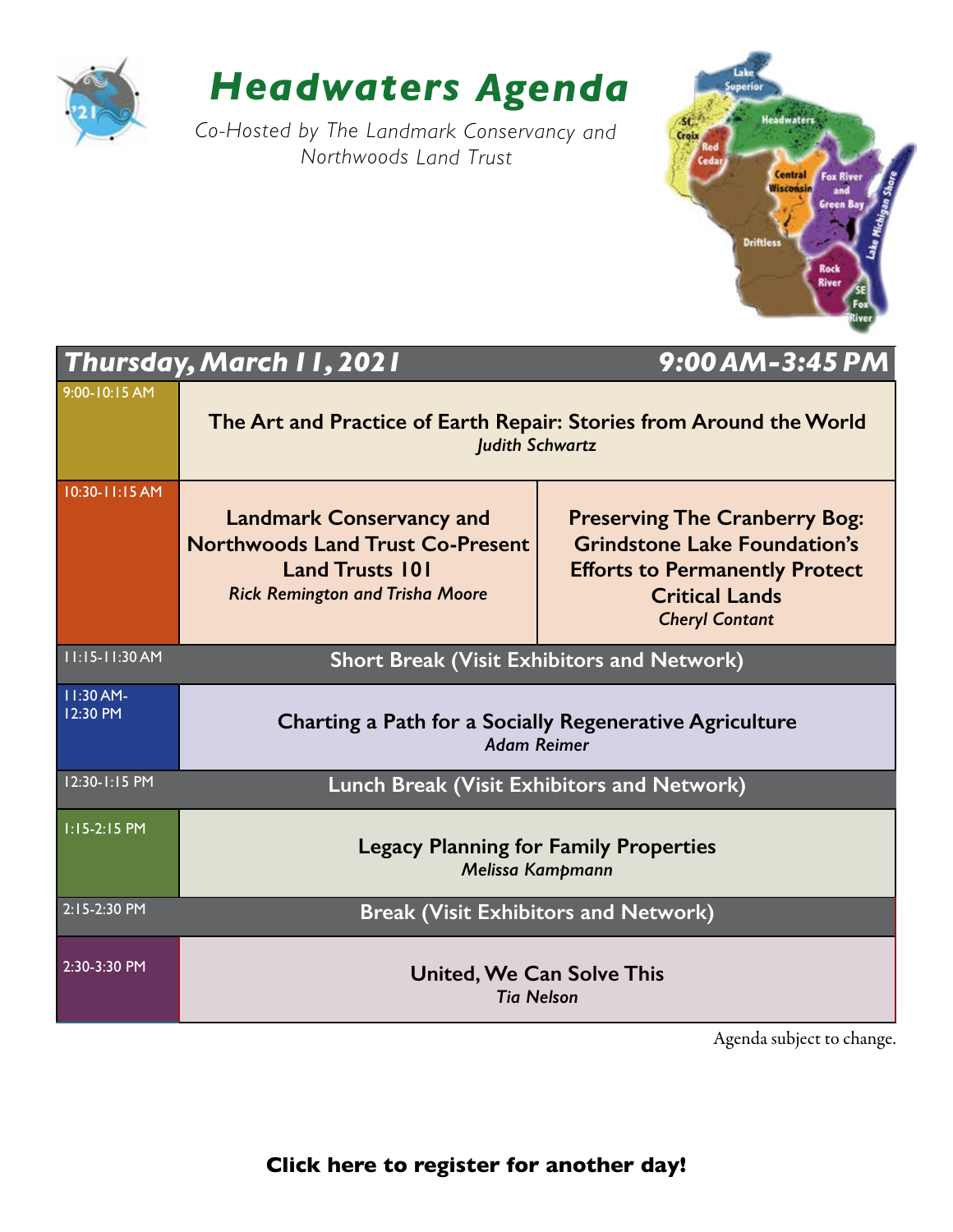

## *Fox River and Green Bay Agenda*

*Hosted by New Water and University of Wisconsin-Green Bay*



|                                                             | 9:00 AM-3:45 PM<br><b>Thursday, March 11, 2021</b>                                                                               |                                                                         |                                                                            |  |  |
|-------------------------------------------------------------|----------------------------------------------------------------------------------------------------------------------------------|-------------------------------------------------------------------------|----------------------------------------------------------------------------|--|--|
| $9:00 - 10:15 AM$                                           | <b>Welcome and Overview</b><br><b>New Water</b>                                                                                  |                                                                         |                                                                            |  |  |
|                                                             | <b>Water Keynote: Major Initiatives Update</b><br>Congressman Gallager; Dean Katers; Emily Tyner                                 |                                                                         |                                                                            |  |  |
| 10:30-11:15 AM                                              | <b>Three Recent</b><br><b>Stream and Wetland</b><br><b>Restoration Projects on</b><br><b>Oneida Nation</b><br><b>Jim Snitgen</b> | <b>Green Bay Fisheries</b><br>and Current Issues<br><b>Tammie Paoli</b> | Soil Health & Water<br><b>Quality Across States</b><br><b>Molly Meyers</b> |  |  |
| 11:15-11:30 AM                                              | <b>Short Break (Visit Exhibitors and Network)</b>                                                                                |                                                                         |                                                                            |  |  |
| 11:30 AM-<br>12:30 PM                                       | <b>Land Keynote: Major Initiatives Update</b><br>Mayor Genrich, Erin Houghton, Whitney Prestby, Jessica Schultz, and Brie Kupsky |                                                                         |                                                                            |  |  |
| 12:30-1:15 PM                                               | Lunch Break (Visit Exhibitors and Network)                                                                                       |                                                                         |                                                                            |  |  |
| $1:15-2:15$ PM                                              | Jeopardy Game                                                                                                                    |                                                                         |                                                                            |  |  |
| 2:15-2:30 PM<br><b>Break (Visit Exhibitors and Network)</b> |                                                                                                                                  |                                                                         |                                                                            |  |  |
| 2:30-3:30 PM                                                | <b>United, We Can Solve This</b><br><b>Tia Nelson</b>                                                                            |                                                                         |                                                                            |  |  |
| 3:30-3:45 PM                                                | Regional Closing: Historical Perspective of the Lower Fox River's Health<br><b>Greg Neuschafer and Kevin Fermanich</b>           |                                                                         |                                                                            |  |  |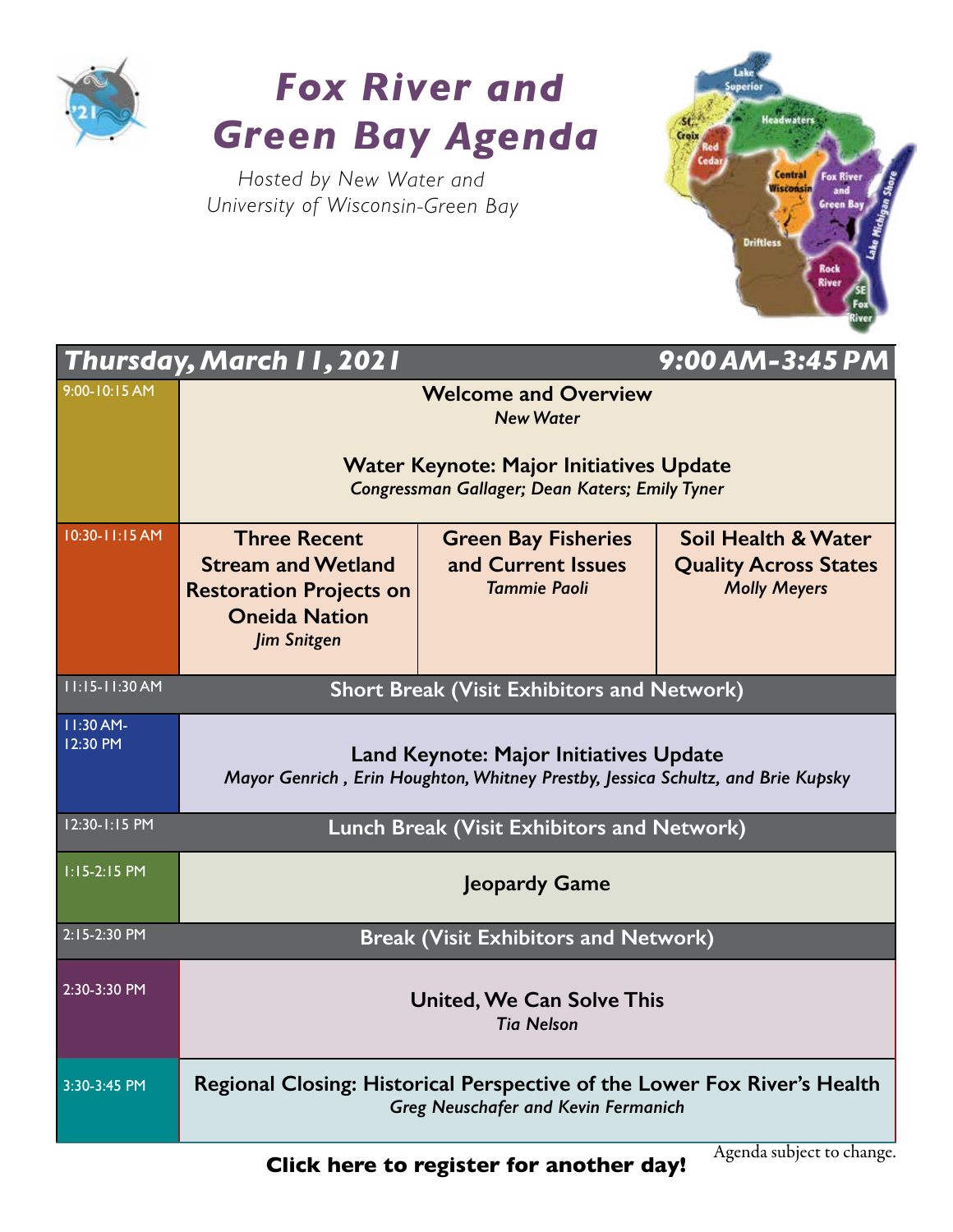

## *Red Cedar Watershed Agenda*

*Hosted by Tainter Menomin Lake Improvement Association, Inc.*



|                                             | <b>Thursday, March 11, 2021</b>                                                               |                           | 9:00 AM-3:45 PM            |
|---------------------------------------------|-----------------------------------------------------------------------------------------------|---------------------------|----------------------------|
| 9:00-10:15 AM                               | <b>Welcome and Overview</b><br><b>Mike Engleson</b>                                           |                           |                            |
|                                             | The Art and Practice of Earth Repair: Stories from Around the World<br><b>Judith Schwartz</b> |                           |                            |
| 10:30-11:15 AM                              | <b>Completion of the</b>                                                                      | <b>Making Changes in</b>  | <b>Two Ways to Look at</b> |
|                                             | <b>Three-year Red Cedar</b>                                                                   | the Watershed One         | <b>Working Landscapes;</b> |
|                                             | <b>River Basin Assessment</b>                                                                 | <b>Student at a Time,</b> | Permaculture               |
|                                             | <b>Project for Water</b>                                                                      | <b>Jarrett Creek</b>      | <b>Design and Holistic</b> |
|                                             | <b>Quality Improvement:</b>                                                                   | M. Paul Verdon            | <b>Management</b>          |
|                                             | <b>What Did We Learn?</b>                                                                     |                           | <b>Judith Schwartz</b>     |
|                                             | <b>Landon Profaizer and</b><br><b>Dan Zerr</b>                                                |                           |                            |
| 11:15-11:30 AM                              | <b>Short Break (Visit Exhibitors and Network)</b>                                             |                           |                            |
| 11:30 AM-<br>12:30 PM                       | Charting a Path for a Socially Regenerative Agriculture<br><b>Adam Reimer</b>                 |                           |                            |
| 12:30-1:15 PM                               | Lunch Break (Visit Exhibitors and Network)                                                    |                           |                            |
| $1:15-2:15$ PM                              | <b>Eating the Watershed</b>                                                                   | <b>Farming Success</b>    | A Natural History of       |
|                                             | - Building a Local                                                                            | <b>Stories on the Red</b> | the Red Cedar River        |
|                                             | <b>Marketplace that Links</b>                                                                 | <b>Cedar River Basin</b>  | Doug Falkner               |
|                                             | <b>Consumers &amp; Farmers</b>                                                                | <b>Jim Kusilek</b>        |                            |
|                                             | for Clean Water                                                                               |                           |                            |
| 2:15-2:30 PM                                | <b>Tom Quinn</b>                                                                              |                           |                            |
| <b>Break (Visit Exhibitors and Network)</b> |                                                                                               |                           |                            |
| 2:30-3:30 PM                                | <b>United, We Can Solve This</b><br><b>Tia Nelson</b>                                         |                           |                            |
| 3:30-3:45 PM                                | <b>Regional Closing</b>                                                                       |                           |                            |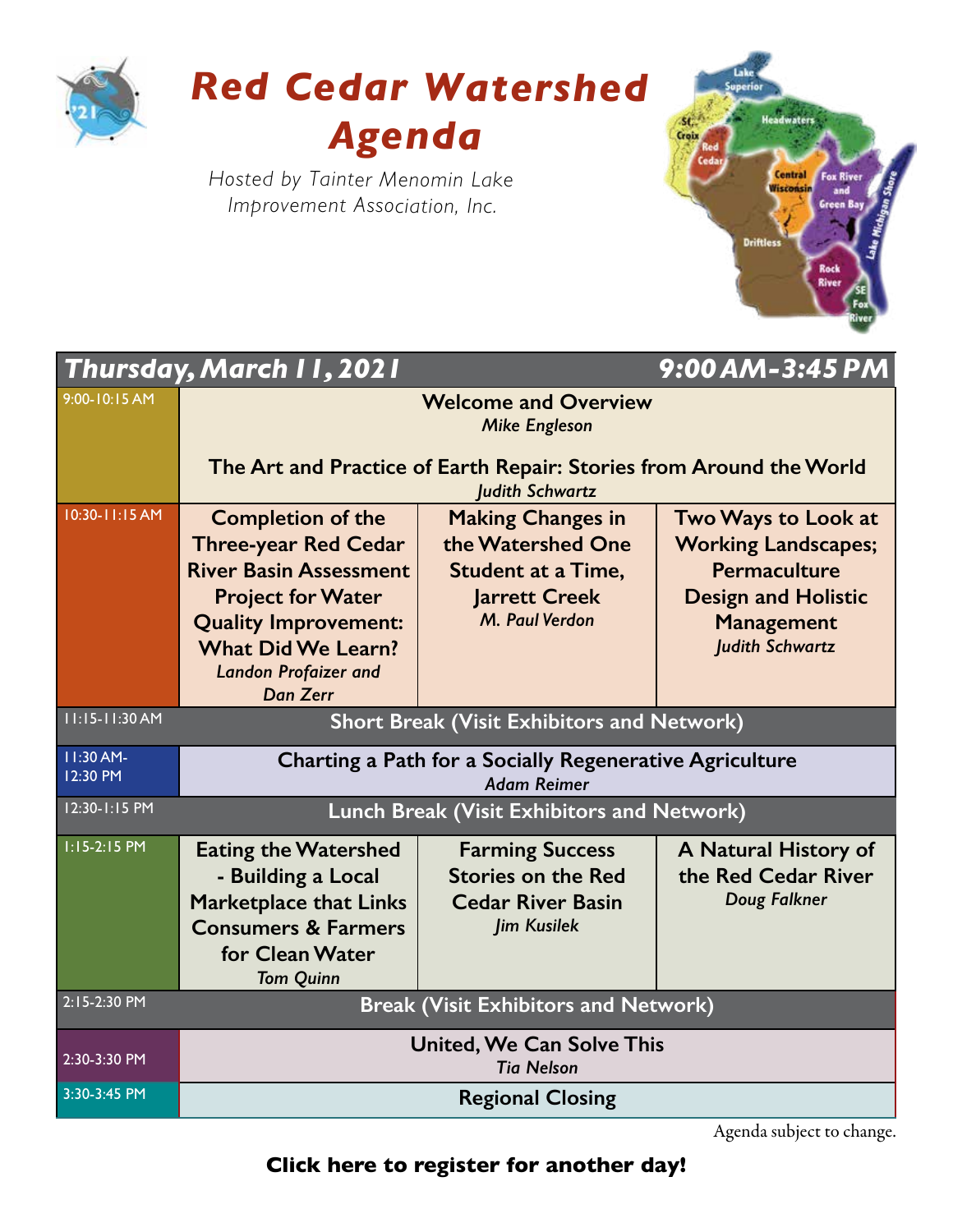

### *Rock River Basin Agenda*

*Hosted by The Rock River Coalition*



|                         | Thursday, March I I, 2021                                                                                     | 8:30 AM-3:45 PM                                                                                                                                      |  |
|-------------------------|---------------------------------------------------------------------------------------------------------------|------------------------------------------------------------------------------------------------------------------------------------------------------|--|
| 8:30-8:50 AM            | <b>Rock River Welcome</b><br><b>Becca Dymzarov</b>                                                            |                                                                                                                                                      |  |
| 9:00-10:15 AM           | The Art and Practice of Earth Repair: Stories from Around the World<br><b>Judith Schwartz</b>                 |                                                                                                                                                      |  |
| 10:30-11:15 AM          | <b>Water Quality and the Yahara</b><br>Watershed<br>Todd Stuntebeck, Kyle Minks, and<br><b>Luke Wynn</b>      | <b>Lake Shoreland and Shallows</b><br><b>Surveys: Survey Overview and</b><br><b>Potential Data Uses</b><br><b>Patricia Cicero and Lianna Spencer</b> |  |
| 11:15-11:30 AM          | <b>Short Break (Visit Exhibitors and Network)</b>                                                             |                                                                                                                                                      |  |
| $11:30$ AM-<br>12:30 PM | <b>Rock River Basin TMDL Update</b><br><b>Mark Riedel</b>                                                     |                                                                                                                                                      |  |
| 12:30-1:15 PM           | Lunch Break (Visit Exhibitors and Network)                                                                    |                                                                                                                                                      |  |
| $1:15-2:15$ PM          | <b>Adaptive Management in Action -</b><br><b>Madison and Oconomowoc</b><br><b>Tom Steinbach and Kim Meyer</b> | <b>From Partnerships to</b><br>Implementation<br>Michelle Scarpace, Craig Ficenec,<br><b>Tracey Zemlo, and Dale Macheel</b>                          |  |
| 2:15-2:30 PM            | <b>Break (Visit Exhibitors and Network)</b>                                                                   |                                                                                                                                                      |  |
| 2:30-3:30 PM            | <b>United, We Can Solve This</b><br><b>Tia Nelson</b>                                                         |                                                                                                                                                      |  |
| 3:30-3:45 PM            | <b>Regional Closing</b>                                                                                       |                                                                                                                                                      |  |

**[Click here to register for another day!](https://wisconsinwaterweek.swoogo.com/wisconsinwaterweek)**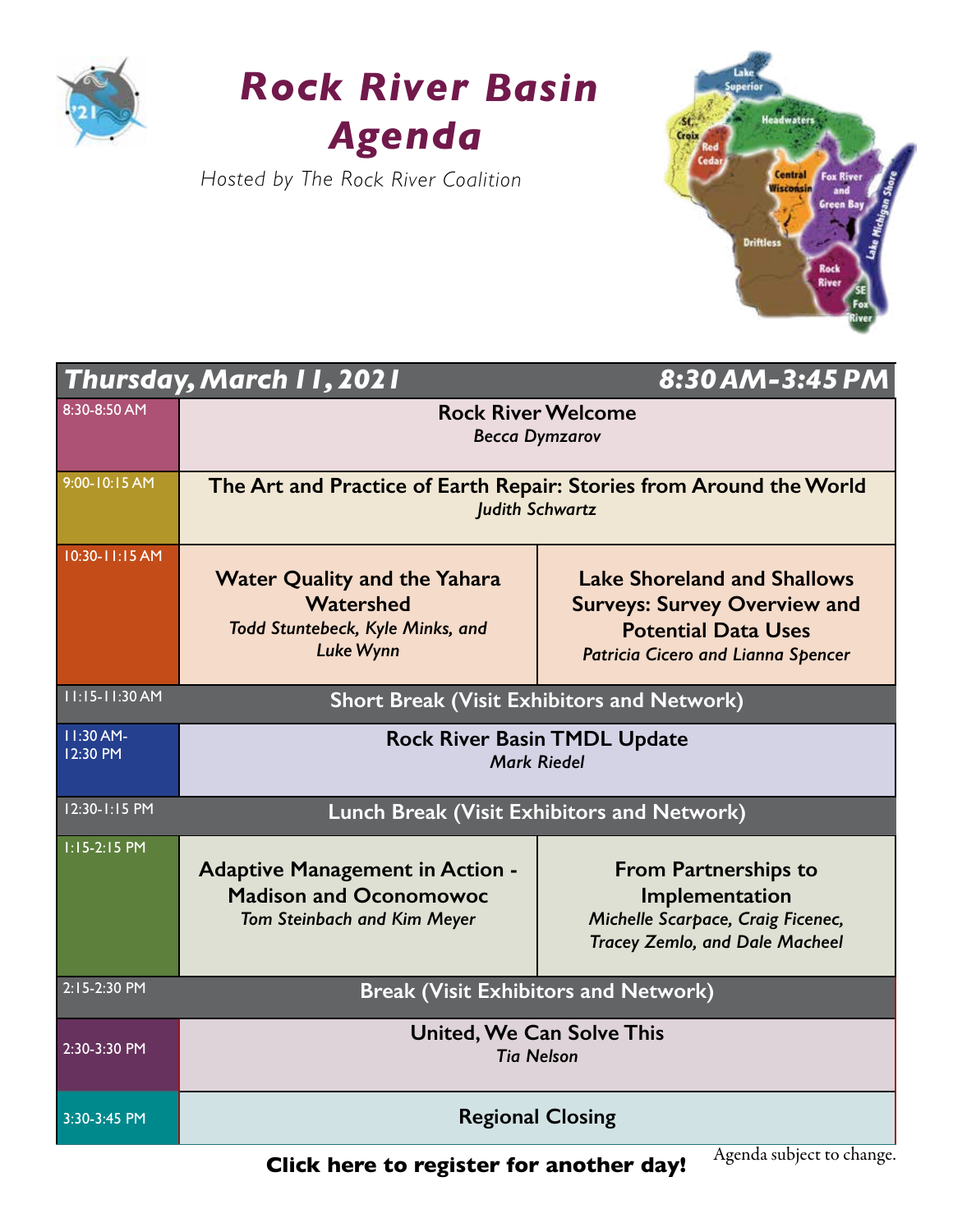



*Hosted by The St. Croix River Association*

| Lake<br><b>Superior</b>                                                                                           |  |
|-------------------------------------------------------------------------------------------------------------------|--|
| <b>Headwaters</b><br>St.<br>Croix<br>Red                                                                          |  |
| Cedar<br><b>Central</b><br>Lake Michigan Shore<br><b>Fox River</b><br><b>Wisconsin</b><br>and<br><b>Green Bay</b> |  |
| <b>Driftless</b><br>Rock                                                                                          |  |
| River<br>SE<br>Fox<br>River                                                                                       |  |
| <u>г.</u><br>$\blacksquare$                                                                                       |  |

|                                                                     | Thursday, March II, 2021                                                                                                                                                                                                             | 9:00 AM-3:45 PM                                                                                                                                                                                                                                                     |  |
|---------------------------------------------------------------------|--------------------------------------------------------------------------------------------------------------------------------------------------------------------------------------------------------------------------------------|---------------------------------------------------------------------------------------------------------------------------------------------------------------------------------------------------------------------------------------------------------------------|--|
| 9:00-10:15 AM                                                       | The Art and Practice of Earth Repair: Stories from Around the World<br><b>Judith Schwartz</b>                                                                                                                                        |                                                                                                                                                                                                                                                                     |  |
| 10:30-11:15 AM                                                      | <b>Leveraging Intentional Partnership</b><br>to Navigate Turbulent Waters:<br><b>The Saint Croix National Scenic</b><br><b>Riverway and St. Croix River</b><br><b>Association Partnership</b><br><b>Lisa Yager and Monica Zachay</b> | <b>What to Expect When You're</b><br><b>Expecting a CAFO: The Perspective</b><br>of a Small Town Faced with a Large<br><b>Hog CAFO Wanting to Locate</b><br><b>Within Its Borders</b><br>Ramona Moody, Andrew Marshall, Frederick<br><b>Painter, and Howie Pahl</b> |  |
| 11:15-11:30 AM<br><b>Short Break (Visit Exhibitors and Network)</b> |                                                                                                                                                                                                                                      |                                                                                                                                                                                                                                                                     |  |
| 11:30 AM-<br>12:30 PM                                               | Charting a Path for a Socially Regenerative Agriculture<br><b>Adam Reimer</b>                                                                                                                                                        |                                                                                                                                                                                                                                                                     |  |
| 12:30-1:15 PM                                                       | <b>Lunch Break (Visit Exhibitors and Network)</b>                                                                                                                                                                                    |                                                                                                                                                                                                                                                                     |  |
| 1:15-2:15 PM                                                        | Small Invader, Big Impact:<br>Protecting the St. Croix River from<br><b>EAB Doesn't Stop in the Winter</b><br><b>Katie Sickmann and Colton Sorenson</b>                                                                              | A Look at Conservation Practice<br><b>Implementation in The St. Croix</b><br>Watershed<br><b>Michelle Cliff and Dana Swanson</b>                                                                                                                                    |  |
| 2:15-2:30 PM                                                        | <b>Break (Visit Exhibitors and Network)</b>                                                                                                                                                                                          |                                                                                                                                                                                                                                                                     |  |
| 2:30-3:30 PM                                                        | <b>United, We Can Solve This</b><br><b>Tia Nelson</b>                                                                                                                                                                                |                                                                                                                                                                                                                                                                     |  |
| 3:30-3:45 PM                                                        | <b>Regional Closing</b><br>Monica Zachay, SCRA Director of Programs                                                                                                                                                                  |                                                                                                                                                                                                                                                                     |  |